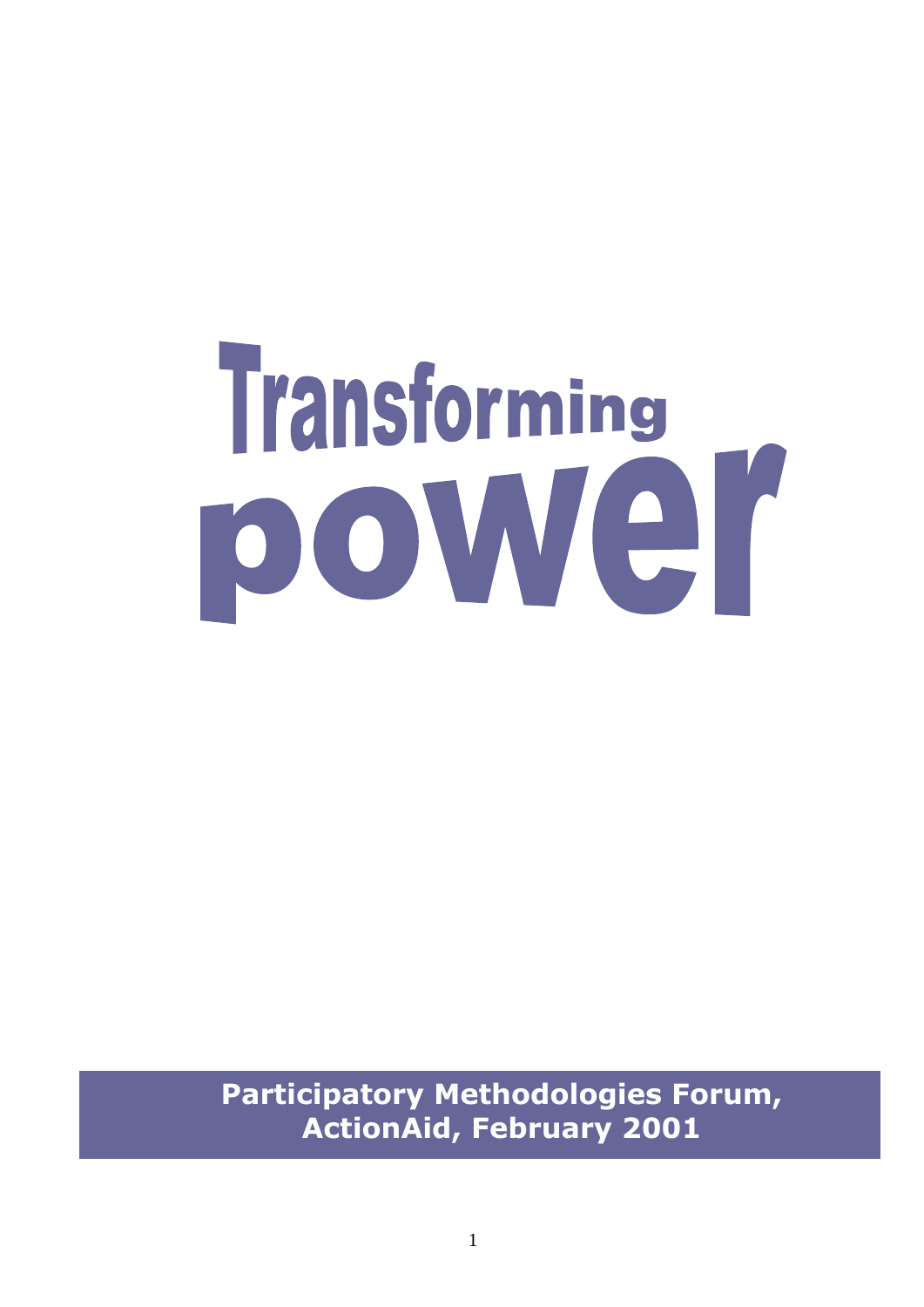# Transforming Power

# **Contents**

| <b>Section 1: Introduction</b>                        | 1                       |
|-------------------------------------------------------|-------------------------|
| <b>Design and Process of the Forum</b>                | $\overline{2}$          |
| <b>Section 2: Understanding Power</b>                 | 4                       |
| <b>Introduction</b>                                   | 4                       |
| <b>Personal Experiences of Power</b>                  | 4                       |
| <b>Power in ActionAid</b>                             | 5                       |
| <b>Monitoring Power in the Forum Plenary</b>          | $\overline{\mathbf{z}}$ |
| <b>Power Dynamics: Views from the Working Groups</b>  | $\boldsymbol{9}$        |
| Diagram: Power Relations Within the Planning Team     | 11                      |
| <b>Linking our Analysis to our Work</b>               | $12 \overline{ }$       |
| <b>A Rights Based Approach</b>                        | 13                      |
| <b>Section 3: Contradictions</b>                      | 14                      |
| <b>Summary of Key Contradictions in ActionAid</b>     | 14                      |
| <b>Reflections and Analysis of the Contradictions</b> | 17                      |
| <b>Section 4: Participatory Methodologies</b>         | 19                      |
| <b>Personal Experiences</b>                           | 19                      |
| <b>Principles and Learnings</b>                       | 20                      |
| <b>Section 5: The Way Forward</b>                     | 22                      |
| <b>Collective Statement: Transforming Power!</b>      | 23                      |

N.B. All unattributed quotes in this report are from participants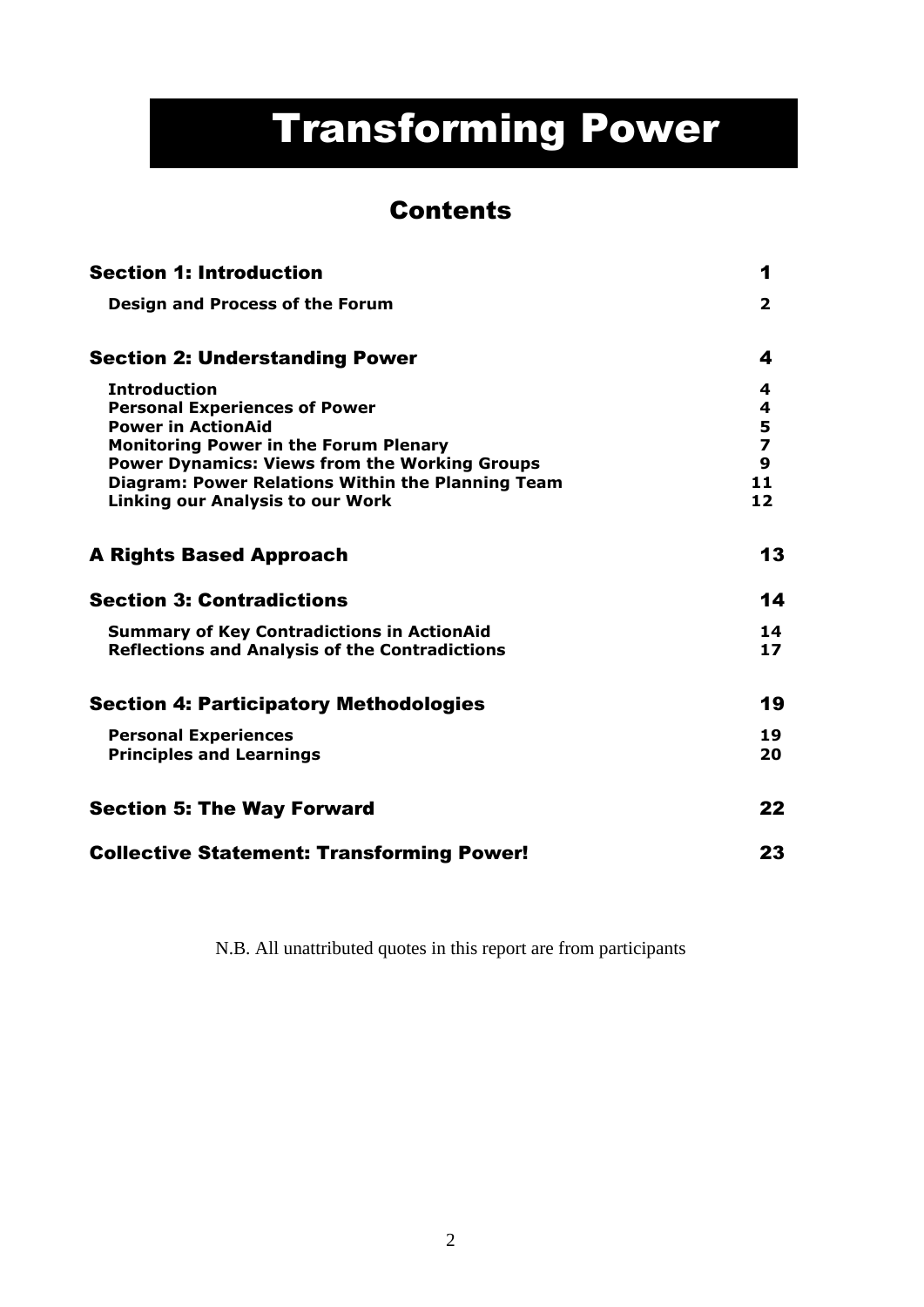# Section 1. Introduction

The ActionAid Participatory Methodologies Forum (January  $27<sup>th</sup>$  - February  $3<sup>rd</sup>$  2001) hosted by AA Bangladesh attracted 44 participants from 20 countries. This was an unprecedented gathering of key people working at different levels in different vertical or horizontal functions across ActionAid.

#### *"Only with a deep awareness of power at all times and at all levels can we use participatory processes effectively"*

The forum was initially conceived as a space to share experiences around participatory methodologies, adapting them to the new strategic direction of ActionAid. However, it rapidly evolved into a space for the analysis of power relationships, with the recognition that all participatory methods, tools and techniques can easily become manipulative, extractive, distorted or impotent.

#### *"ActionAid is in a change process but it is only possible to change if we are aware of power dynamics and relationships."*

This meant looking inwards, at our own personal experiences of power and at power relationships within ActionAid, in order to identify contradictions and develop new "lenses", sensitive to power, with which to see our work with our partners, our allies and crucially with the poor and the excluded.

This is not a traditional workshop report as it does not attempt to offer a simple sequential or chronological overview of proceedings. Rather it aims to present a synthesis of the key ideas and a flavour of the experience. Moreover, this report has been compiled by the core planning team (David, Dede, Dharitri, Irûngû, Keshav, Martin, Meenu and Nico) and is very much the planning team's **collective interpretation** of the Forum. We are conscious that each participant in the forum experienced the process differently and that no report can ever hope to capture such diversity.

The photograph below gives a sense of the range of participants involved (and a full listing is provided in the related papers).

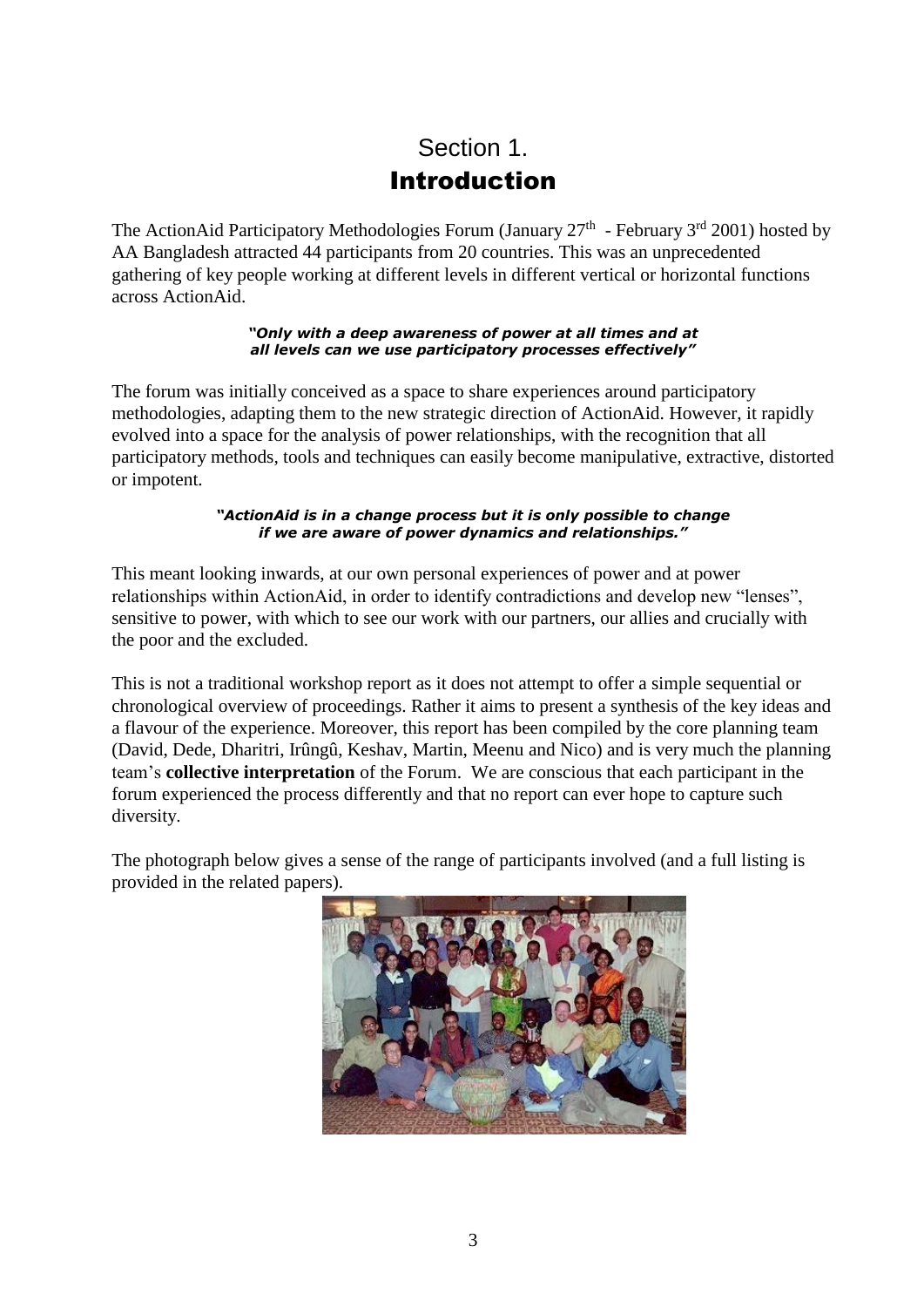#### **Design And Process Of The Forum**

The facilitation or core planning team for the PMF consisted of eight people: David (UK), Dede (Ghana/Africa region), Dharitri (India), Keshav (Nepal), Irûngû (US), Martin (Latin America region), Meenu (Uganda), and Nicola (Basque Country)

This group (together with Antonella and Carol from UK who were unable to participate in the final event) was initially conceived as a core team to mobilise participants to come to the Forum, negotiating institutional blocks and galvanising interest. All eight arrived in advance of the Forum (between one and three days) and became involved in the detailed planning and facilitation process.

Having such a large team caused a number of difficulties and effectively led to a workshop within a workshop - which proved emotionally intense but rewarding for all involved. This team became acutely aware of power dynamics within its own process. These were shared with all participants on the final day. A simplified portrayal of this is shown as a daily chapatti diagram of personal power relations in the related papers.

Many of the debates in the planning team revolved around the tensions between a **process / experiential approach vs**. **content / output approach.** Although these tensions persisted throughout, the core design of the PMF was a process / experiential one in which we used the dynamics of the forum process itself as a basis for analysis and reflection on power.

The forum process can be summarised in the table below which was shared with participants on day one and which, to a large extent, was followed. This process involved establishing a strong set of "lenses" on the first two days:

- lenses which gave a sensitivity to power relationships of different forms (e.g. gender, hierarchy, knowledge and information, culture)
- lenses which put us in the picture as subjects (rather than pretending that we are neutral or invisible observers outside of the process).

| DAY <sub>1</sub>                 | DAY 2                      | DAYS $3/4/5/6$                                                                                                    | DAY <sub>7</sub>                  | DAY 8                                         |
|----------------------------------|----------------------------|-------------------------------------------------------------------------------------------------------------------|-----------------------------------|-----------------------------------------------|
| Socialisation:                   | WGs report                 | WGs report each morning                                                                                           | Day of                            | Implications                                  |
| Analysing pre-<br>forum process; | Us as<br><b>Subjects</b>   | Analysing our practice<br>(around 5 clusters of issues in original concept)<br>note) - identifying contradictions | reflection and<br>internalisation | at personal<br>and<br>institutional<br>levels |
| Expectations<br>Forum process;   | Power in<br>ActionAid      | Personal presentations: sharing our experience in<br>order to address change.                                     |                                   | and                                           |
| Forming<br>Working               | Personal<br>Rivers of Life | Identifying the logic of the process of<br>transformation                                                         |                                   | Action                                        |
| Groups $(WGs)$ ;                 | WG <sub>s</sub> meet       | WGs meet each evening                                                                                             |                                   |                                               |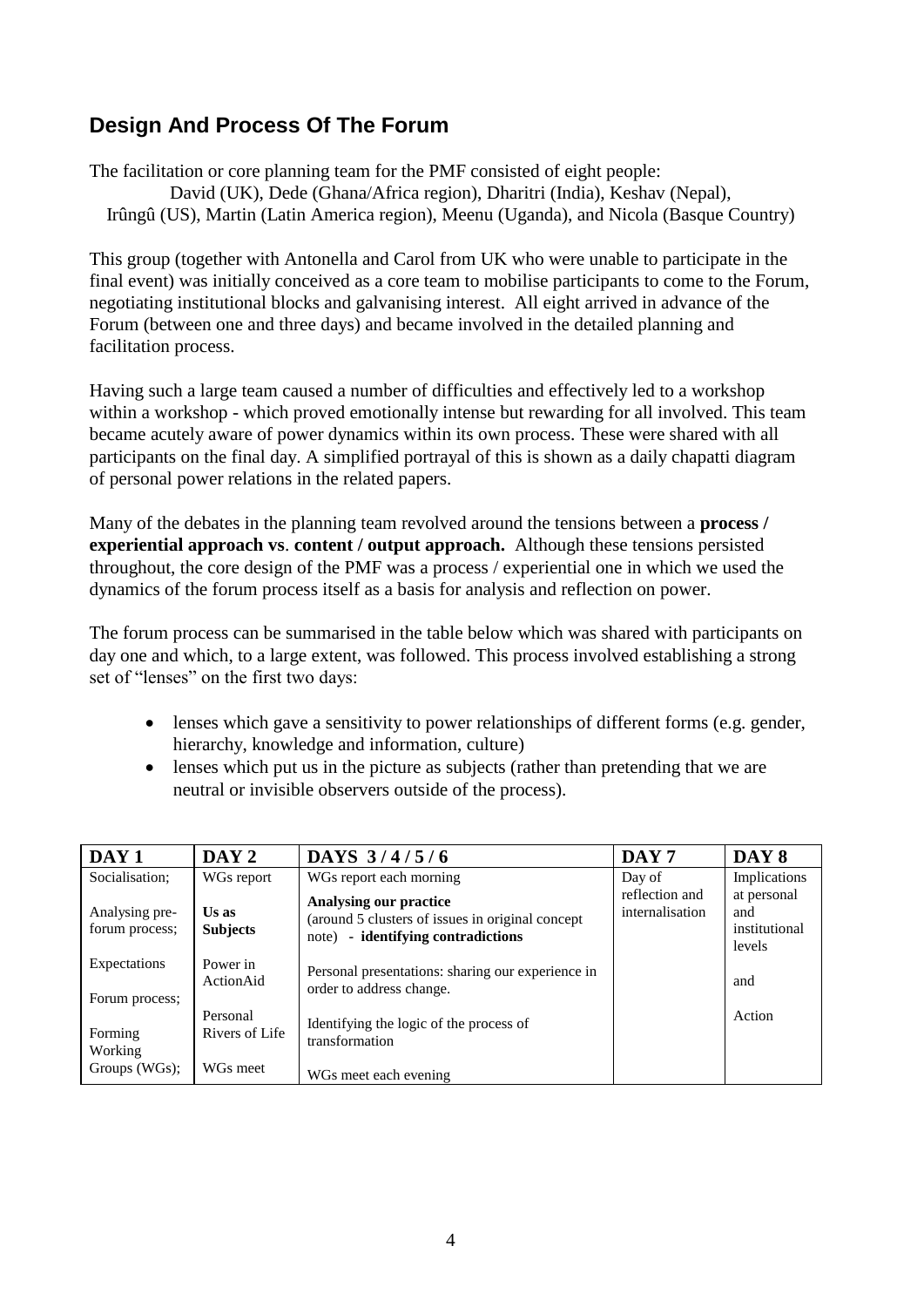The core work of the forum was clustered around 5 sets of issues as outlined in the concept note (see Related Papers, section 3). Participant expectations were clustered around these key issues and these were then analysed through the "lenses of power analysis", to draw out tensions and contradictions. Over 20 personal presentations of different participatory approaches provided another core input in days 5 and 6.

Much of the work of the PMF was conducted in working groups. Four working groups were initially proposed, each to look at different dimensions of power:

- Gender
- Culture / inter-cultural relations
- Institutional systems, structures and hierarchy
- Knowledge and information

At the start of the workshop, no one wished to join the culture group, though later observations showed that this could have led to a rich vein of analysis. The other three groups were formed and the Institutional Systems group divided into two (Original and Splinter).

These working groups had two central functions:

- To monitor the process of the Forum itself through their particular lens of power, taking positions on the Forum dynamics and providing inputs to the Forum plenary accordingly;
- To identify existing tensions, contradictions and implications on their particular issue in relation to the wider functioning and work of ActionAid – prioritising those issues that the forum should address.

The planning team expected these working groups to become increasingly powerful over the days of the forum and indeed, expected their own power as a planning team to be challenged. Whilst this happened to some extent, the planning team remained the centre of power throughout the forum. There were, however, protests at different points. Many of these revolved around:

- the desire for a more traditional AA content/output oriented workshop;
- a feeling that we were not spending enough time looking at participatory methodologies per se; or
- a concern that we were spending too much time thinking and talking about ourselves.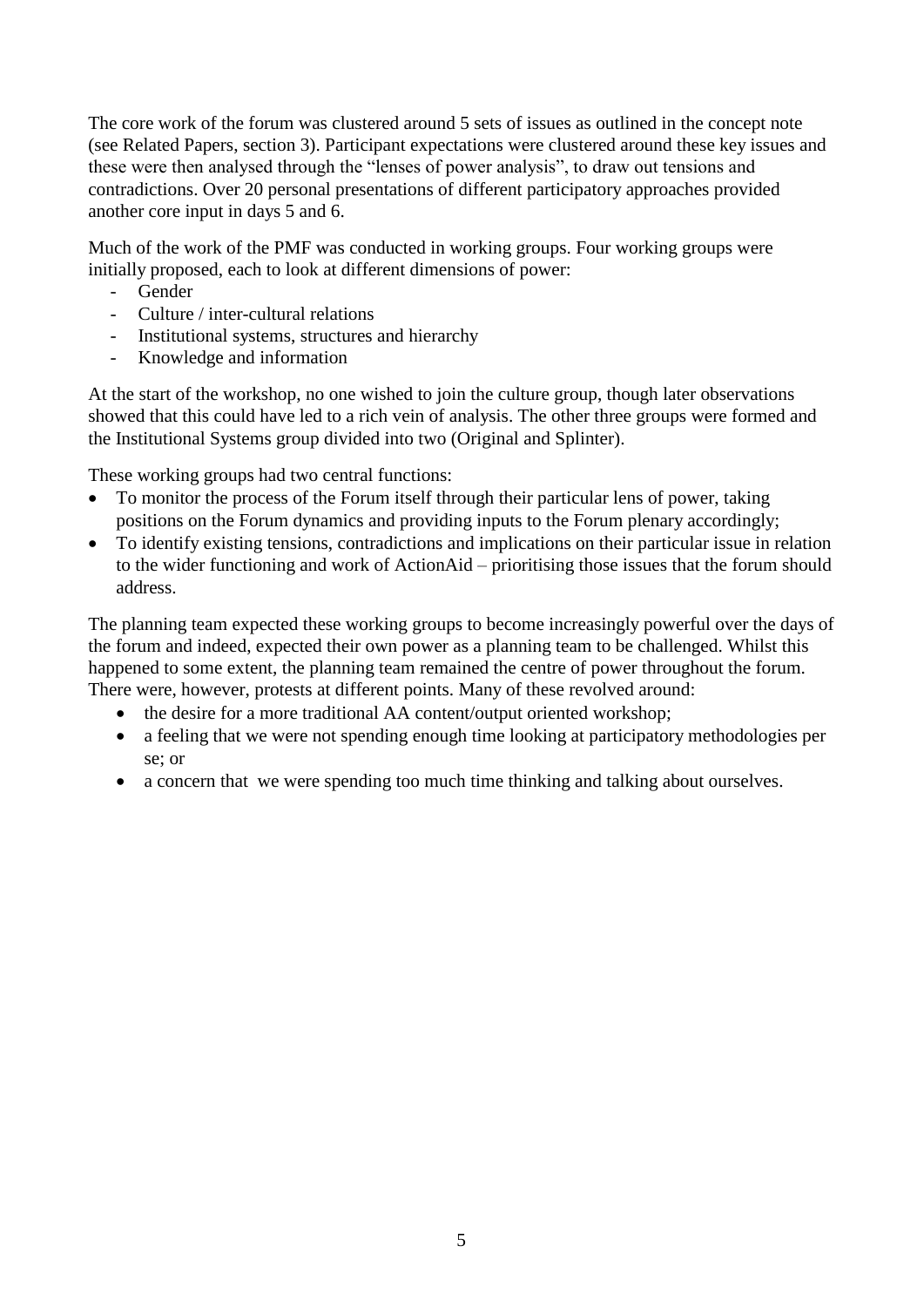# Section 2: Understanding Power

**"Power underlies all human relationships"**

#### **Introduction**

ActionAid's work revolves around a complex set of human relationships:

- relationships with people (men, women, boys and girls) living in poverty / "excluded";
- relationships with people in partner organisations;
- relationships with people who are allies in coalitions and alliances;
- relationships with people in powerful institutions / governments / donors.
- relationships with people who are sponsors or supporters;
- relationships with each other as colleagues, both those in our immediate teams and in other parts of the organisation.

#### **"Unless we are sensitive to power ourselves we cannot promote a truly rights based approach in our work"**

When we are in a position of power over others we often deny it, feeling ashamed of it.

#### **"If we deny our power it does not go away. We must recognise it if we are to transform it positively."**

#### **Personal Experiences of Power**

#### **"We all have power and we all lack power"**

Participants identified specific relationships in their own lives where they had power over someone else and then relationships where someone had power over them. In each case they discussed the source of power and drew out some principles about how to practice power equitably. The examples generated were diverse.

#### **"We must talk about power in our own work so that we are truly gender sensitive and democratic. We must achieve coherence in our own work and in our own lives if we want to be in a position to really help the poor to change their lives".**

Relationships where people had power over us included: donors, immigration officials, estate agents, academic hierarchy, country directors, military dictatorships, corrupt policemen, market traders, taxi drivers, school teachers and the PMF planning team.

#### **"… we find it difficult to recognise our own power"**

Relationships where we had power over others included: children, wives/husbands, market traders, partner organisations, domestic helps, making staff redundant, editing poor people's voices, planning for people. On the whole participants found this more difficult.

**"You need knowledge and information to be able to negotiate with those in power over you."**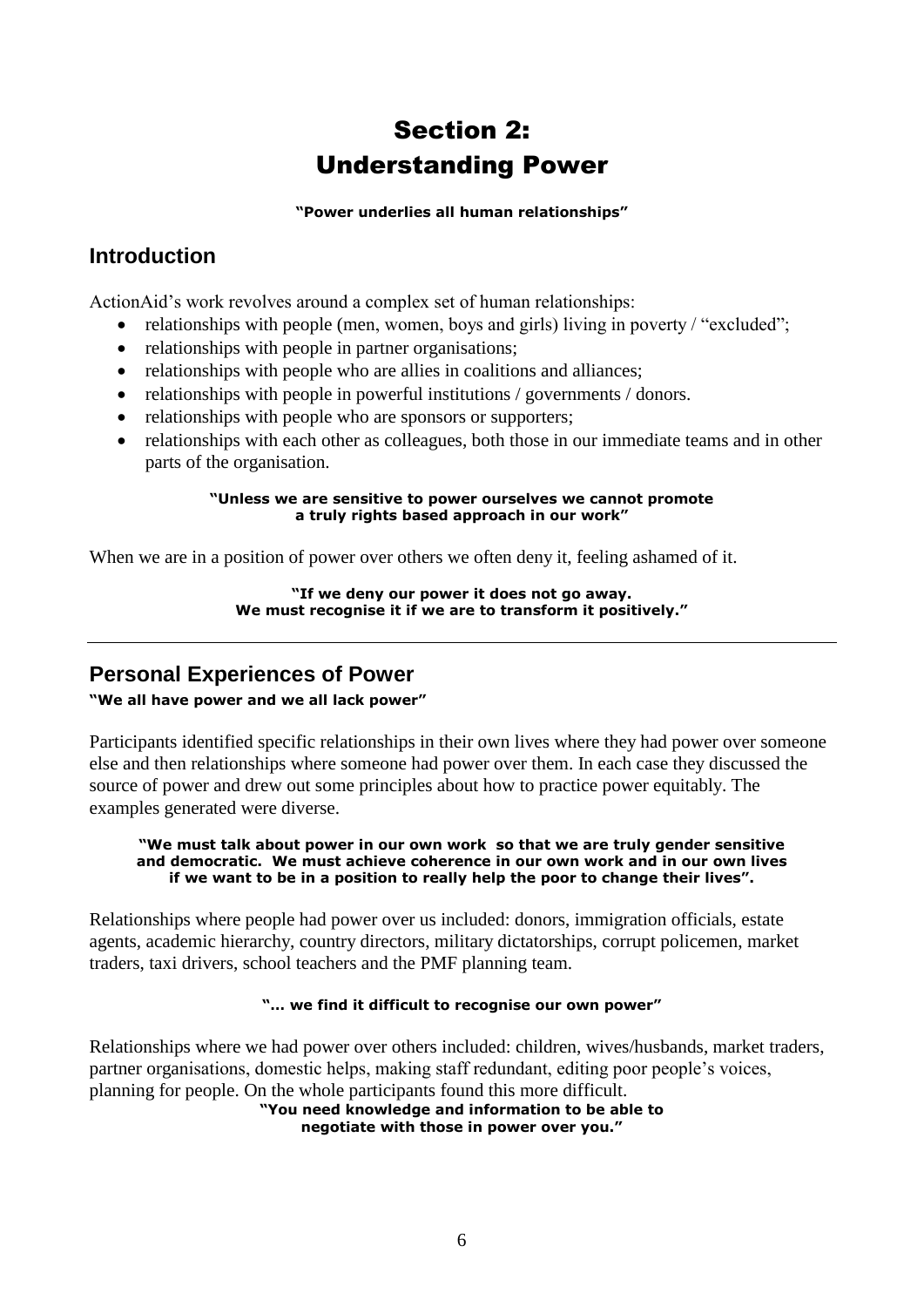Different sources of power were discussed, drawing on these examples and others:

#### **"The child's relationship with parents is fundamental. For most of us, as children, it is the first experience of power and it is always abused - whether in small or big ways. It is a constant struggle not to reproduce that when we grow up and have children ourselves."**

- internalised power (where we accept position/condition/status)
- institutional positions / hierarchy
- $\bullet$  age
- sex
- money
- time controlling how others use their time
- space how things are laid out or organised
- tradition
- experience
- understanding systems and structures
- rules and regulations (and the power to apply / interpret / abuse them)
- persuasion
- emotional power
- knowledge / access to information
- level of support / solidarity / organisation
- political power
- contacts / proximity to power brokers
- power to frame debates and power to edit conclusions!

**"There is no way of living without power – it becomes a problem when you cannot change or challenge it. You can't eliminate or deny it – but you must have the means to challenge/ transform/ change it. The key is to make it open not closed"**

#### **Power in ActionAid**

#### **"The main reason people do not challenge those with power over them is because of fear of the consequences. If we are to break that we need to build relationships of trust. People have to be confident that acting or speaking out honestly will not lead to negative repercussions".**

We did two linked exercises to start an analysis of power in ActionAid. First we placed a pot symbolising power in the middle of the room and participants were asked to decide how much power they felt they held within the organisation and accordingly place themselves as near to, or as far away from the pot. In the second exercise the "power pot" was placed at one end of the room and participants were asked to make one line leading away from the pot, with the most powerful person nearest the pot and the least powerful at the end of the line.

#### **"Power is not static. Working as a Project Officer I felt more powerful than as a Director because when I was a PO I had more contact with the community and more knowledge."**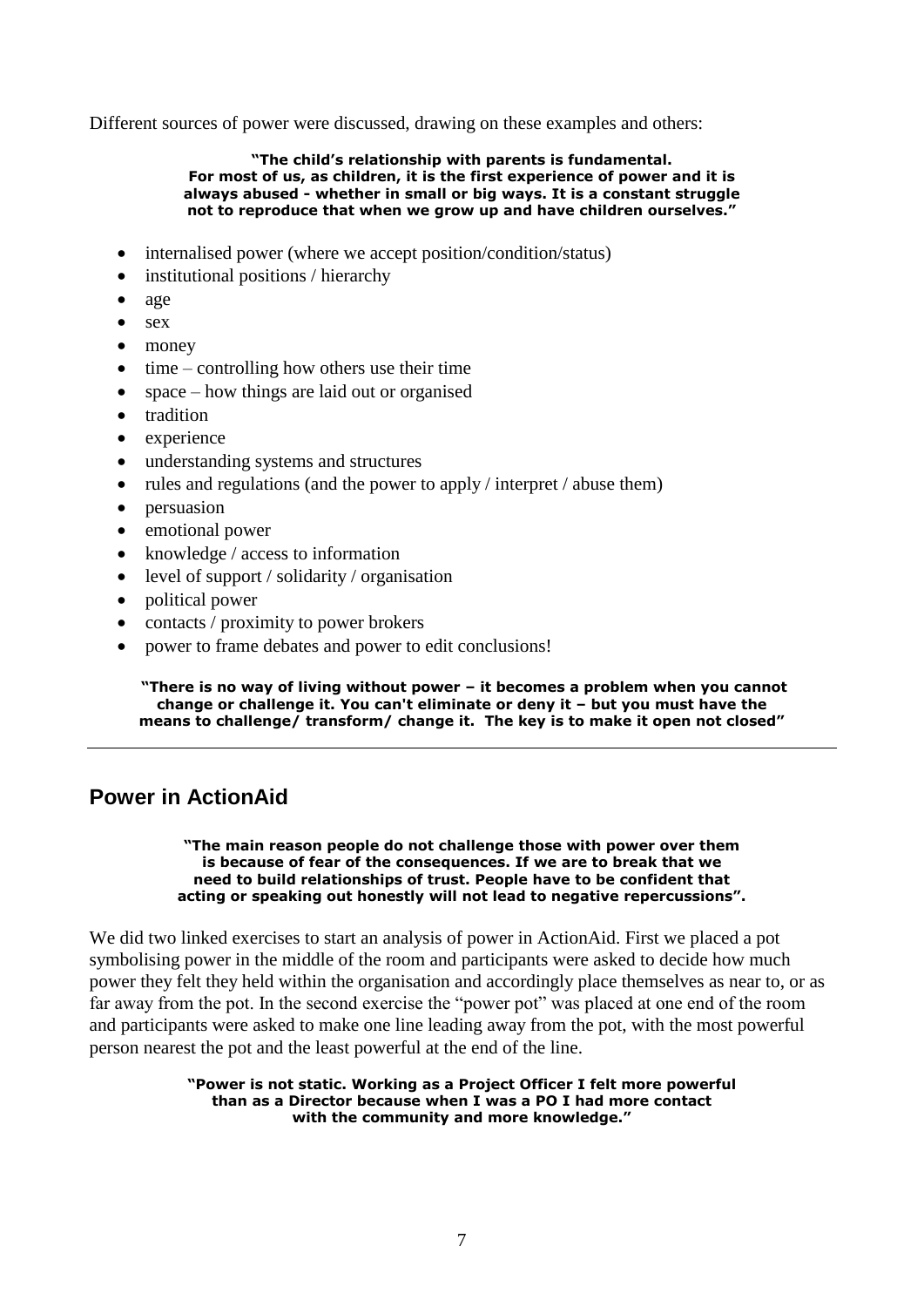Participants found the first exercise easier / more comfortable as it was based on personal perceptions but the second exercise required discussion with others and confrontation around conceptions of power within ActionAid. Many people felt awkward talking about their power and relating their power to others. Some of the observations that followed in a rich debate included:

- **The five most powerful people in the room were all men.**
- **"Horizontal power" is becoming more significant in the new ActionAid, than the vertical power structures of the past.**
- **People close to power were joking, unlike those on the margins. This seems to be prompted by nervousness or a sense of embarrassment about having power. People don't want to be seen as powerful.**
- **We need to reconcile our self and others' perceptions of us. Break dishonesty!**
- **People defined power by hierarchy once Salil was positioned by the pot, but power could be with the regions/countries/field - contact with the poor;**
- **People are denying their power and this can result in distorting our capacity to deal with communities/people without power.**
- **There are multiple centres of power within the organisation**
- **As we build the new AA on knowledge we need to ask which/whose knowledge is powerful and in what languages/mediums it is available? We are complicit if we don't challenge.**
- **The participatory tool or method in this case served as a basis for reflection and analysis. The construction of the circle around the pot and then the line of power were the starting points to stimulate debate, not the end point. Too often we treat the construction, using a participatory tool (e.g. a map or matrix) as an end in itself, rather than as the starting point for more detailed analysis.**
- **Perceptions of power can be different but we must move towards recognising and accepting our own power, especially when dealing with partners and communities.**

#### **Monitoring Power in the Forum Plenary**

#### **"If you don't monitor you don't see"**

The Gender and Knowledge/Information Working Groups developed a number of tools to monitor the dynamics of the workshop through their particular lenses of power. The monitoring tools that were used most effectively concerned gender and these revealed that our own group dynamics in plenary left much to be desired. Some monitoring of hierarchy in ActionAid was also undertaken but unfortunately there was no systematic monitoring from the perspective of inter-cultural relations so we failed to become sensitive to this dimension.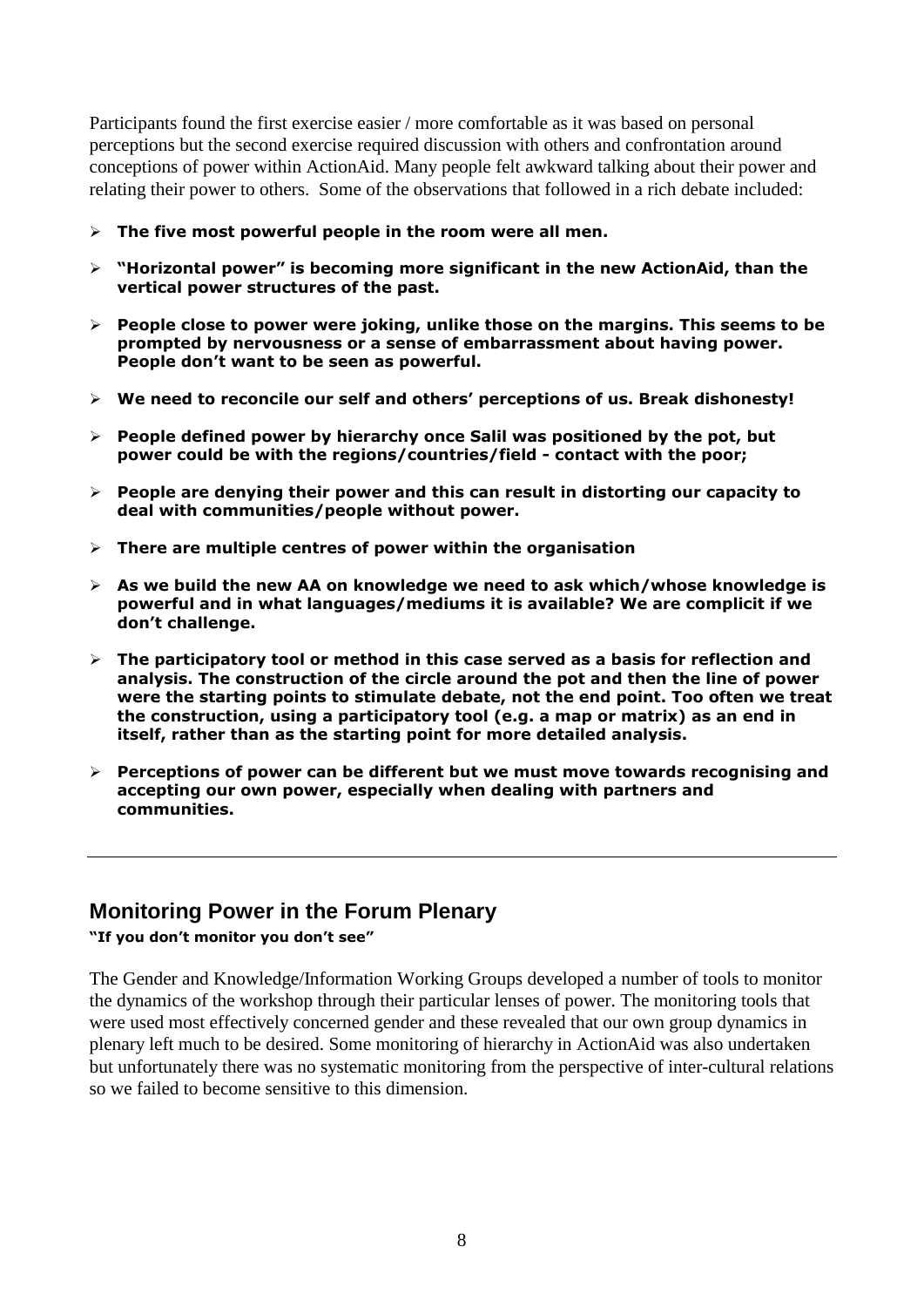A **table of participants** was drawn-up by the Knowledge Group, and each time someone spoke they received a tick. The scores were analysed from a gender perspective and from the perspectives of diversity of input - looking at regional interventions, input from the different levels of the organisation (International Directors, Country Directors, DA Managers, Function Managers, Partners, and Field Workers). People were classified as either High, Middle, or Low, according to their placements in the earlier power exercise (though this labelling led to some reactions). They also developed a system of **warning cards** (yellow and red) to warn people against speaking too fast or with too much jargon. Notes were also taken of interventions based on examples or stories to prevent us getting too abstract or detached.

An analysis based on these indicators was presented back to plenary each morning. There were concerns raised that simplistic quantitative indicators on the number of times women spoke were premised on the idea that speaking meant you were empowered (and silence meant disempowerment), which is not always the case. They also missed qualitative factors such as the length of interventions or the seriousness with which different people were heard. Nevertheless *the tools showed that men repeatedly dominated in the plenary and that the "lowest" voices were the least heard*. Only when "gender warnings" were raised, and facilitators became conscious of an imbalance of contributions, was a more equitable spread of voices heard. It was very clear that *we only became sensitive to some serious power issues when we systematically monitored for them on an ongoing basis*.

The Gender Group also developed monitoring tools, most notably the gender mood-ometer which tracked the extent to which participants (disaggregated as men and women) felt that gender issues were being addressed on a daily basis.

Another monitoring tool was used on a daily basis by the planning team to document whether people felt empowered or disempowered within the forum and whether they had a high or low level of control over the process of the forum. These were indicated on an open scale (from top to bottom of a flipchart), with participants placing their own unique mark / symbol to show how they felt each day.

#### **"If we cannot talk about our own power – directly, personally and self-critically – we have no right to encourage others, whether communities or marginalised groups, to use power analysis as an under-pinning of a rights based approach."**

Reviewing these at the end of the Forum some clear trends were observed. After the second day there were no serious lows on either indicator except on day 5 – which coincided with the day on which the planning team itself had its most serious crisis. At first there was a disparity, with participants feeling empowered but acknowledging they had little control over the process of the Forum. Later there was a stronger convergence between the two. There were some concerns that this tool was not used very systematically, so people were mechanical – sometimes being sheep and placing their own marks around the same area as the first mark. Nevertheless, whilst overall trends could be observed the planning team felt that each participant's individual journey was different and that too much analysis of the trends could hide this. **There are dangerous tendencies in some participatory tools - which lead to generalisation, thus submerging or losing individual views**.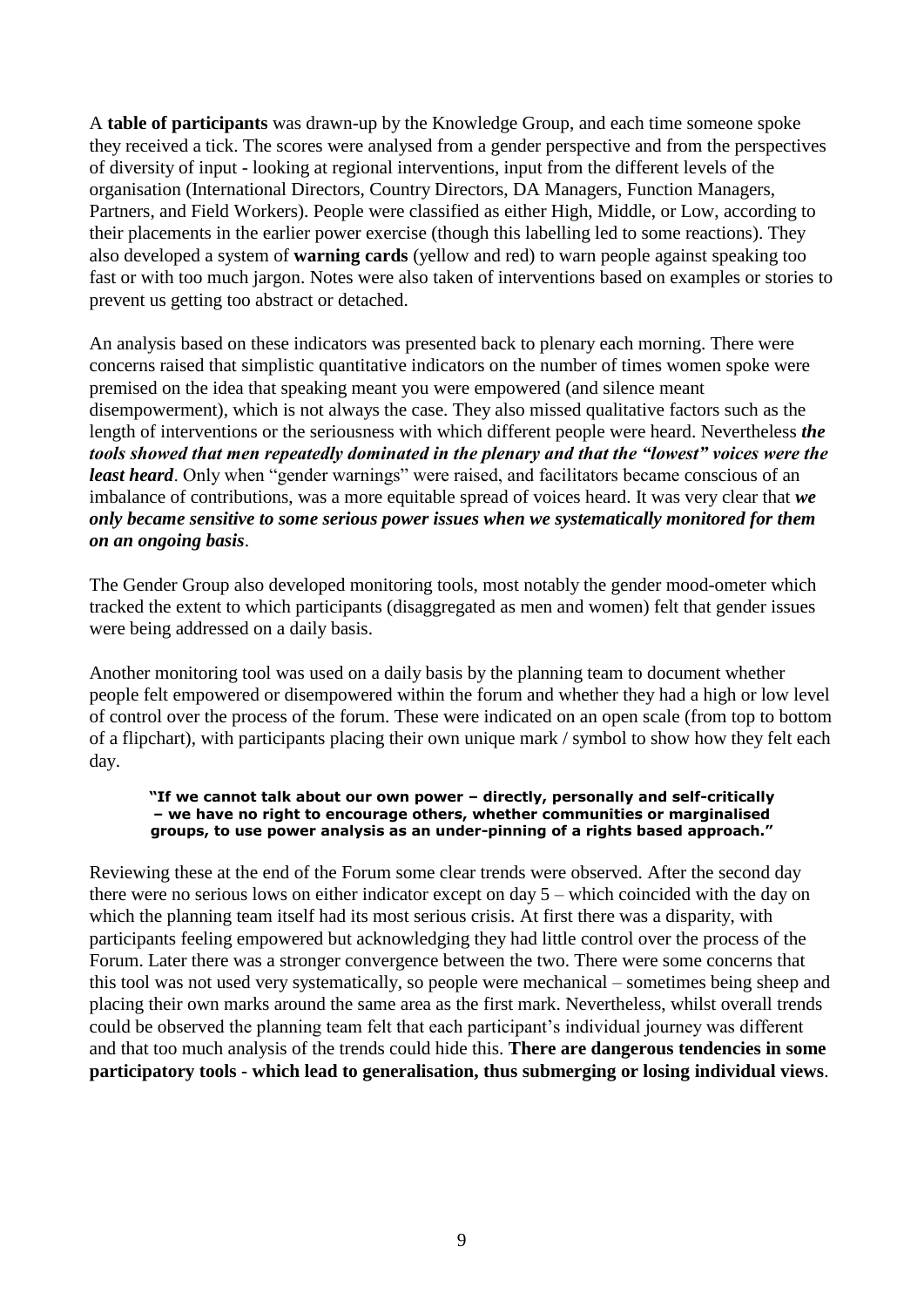Only on the last couple of days did working groups start to feedback observations on group dynamics using more participatory tools. There was a vigorous plenary debate on culture on Day 7, sparked by a role-play about country programme staff visiting the London office of ActionAid. This exposed a deep level of cultural insensitivity which, though exaggerated in some respects, was true enough to have the plenary captivated. Many issues of cultural insensitivity emerged, such as pressures to conform to specific behaviour or to work long hours; the value attached to being articulate and professional in presentation in English; the ignorance or stereotyping of different cultural norms; the deep silence on issues of staff pay and conditions.

#### **"We are powerful when we question ourselves … when we are self-critical. It is strange, but when we can really list and face our problems we have a new source of power. One of the rarest qualities in organisations and one of the greatest strengths of ActionAid is in its capacity for critical analysis"**

**There were passionate condemnations of the way in which ActionAid develops communities at the cost of under-developing its own staff.** The breaking of silence on these issues in a plenary discussion was felt to be a major breakthrough. One powerful observation that emerged was that **ActionAid is deeply Anglo-Saxon in its cultural values**.

#### **Power Dynamics – Views from the Working Groups**

#### **"Self-criticism is positive but it can also be a tactic to retain power and avoid criticism from others"**

Each working group was asked to reflect on its own practice / dynamics through the lenses of each of the other groups, including inter-cultural relations. In the final plenary these reflections were shared.

#### **"It takes time to build the trust and confidence to challenge people with power"**

The **Knowledge and Information** WG had a high level of debate that was reflected in a rich level of documentation. However, they received little feedback on their presentations and were frustrated that the planning team denied them time to develop their work in the plenary. They failed to challenge the power of the planning team on this and despite discussing acts of resistance (refusing to do what the planning team suggested) they ended up following the guidelines.

They had a strong sense of identity around the principles they agreed on day one and followed these rather than the plenary principles. Whilst respecting of each other's views there were some tensions. One person's tendency to think and write fast was challenged by another (who sought visual alternatives). The group had 3 people from Africa, 2 from Asia and 3 from the UK. Questioned by the plenary it appeared that 3 or 4 voices dominated … and that these were particularly from London.

One plenary observation from a country programme perspective **compared the excessive productivity of the group to the tendency of AAUK to "churn out documents**". Control over the computer, whilst a useful division of labour, and an agreed delegation from the group, did affect the documents produced.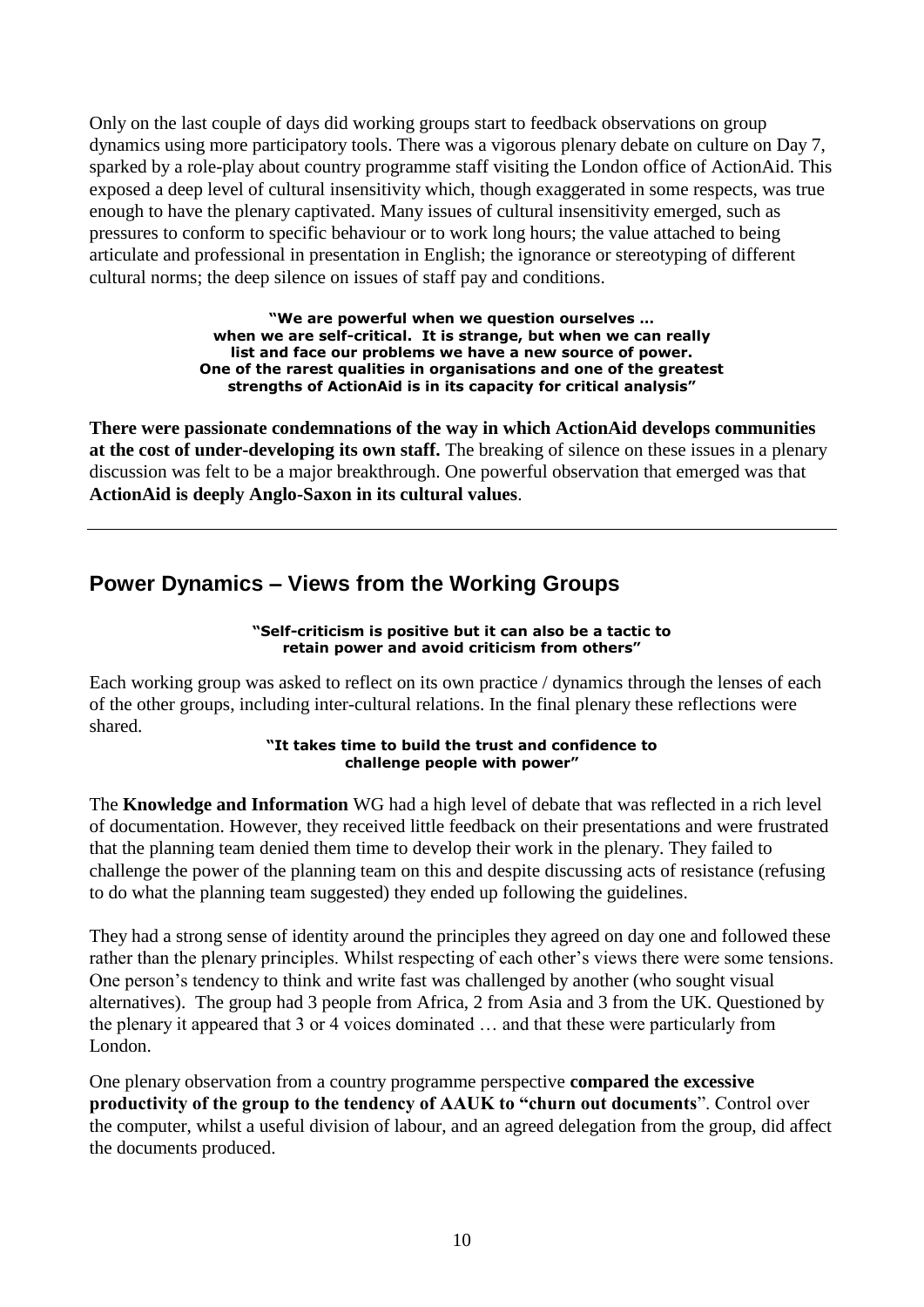Originally there was one large group of 15 people addressing **Institutional Systems, Structures and Hierarchy**, but in the first meeting this group divided into the Splinter Group and the Original group. This separation arose in part from an early "conflict" between two women who had different views on how to proceed.

Whilst created in crisis the Splinter group developed a strong sense of identity (as being somehow marginalised). **Feeling discriminated against they refused to go back and share their work** with the larger group and refused to shift to the other group's territory when requested to help. They resented the "stealing" of one of their members by the planning team in one key session (to facilitate / referee the planning group's own dynamics).

The original group meanwhile was dominated initially by one or two people from Asia but Latin American English "contaminated" the group as they began to "vinculate" (link / connect / articulate) more. The initial focus on "defining participation" was not done in a consensual way but most group members felt reluctant to challenge the dominant voices. **The richest debates emerged when the group began to discuss culture and power in ActionAid** – which brought a new level of passion to the group and to the wider plenary.

#### **"Language is one of the most fundamental sources of power in ActionAid. We must have a more serious commitment to translation and interpreting, and key organisational processes must be conducted multilingually if we want to challenge and change this"**

In the **Gender Group** women were in a minority but proved to be very vocal. Although the group monitored the plenary for levels of participation by sex, even their own members did not reform their practice in the plenary debates! Indeed, on the whole **the group monitored others but not themselves – which was felt to be a dangerous practice**! All too often we put lots of energy into monitoring what has been done with communities but have not monitored ourselves and our own practice.

Hierarchy was not felt to be an issue in the group though it was noted that whenever one senior person spoke everyone would write it down. One woman was seen by the group as a gender expert and so she had considerable power – and the men were reluctant to challenge her so there was little conflict. But this power brought with it increased responsibility and more workload (not dissimilar to so many projects that intend to empower women but can leave them overburdened). On the whole the group was united most of all in a fight against the planning team and the never-ending imposition of new tasks. But despite this unity in oppression, the group did not directly challenge the planning team.

#### **"All the people who presented feedback from the working groups on their own power dynamics came from the powerful. We are not fully hearing the other version"**

The **Planning Team's** own analysis of its power dynamics is illustrated in diagram opposite. This is open for others to analyse but some key observations were made about the domination by 3 men in the early stages: David, Irûngû and Nicola. David had power from his role as convenor and Nicola/Irungu initially bonded over the focus on power and later conflicted over how precisely to move forward and when to "give up power".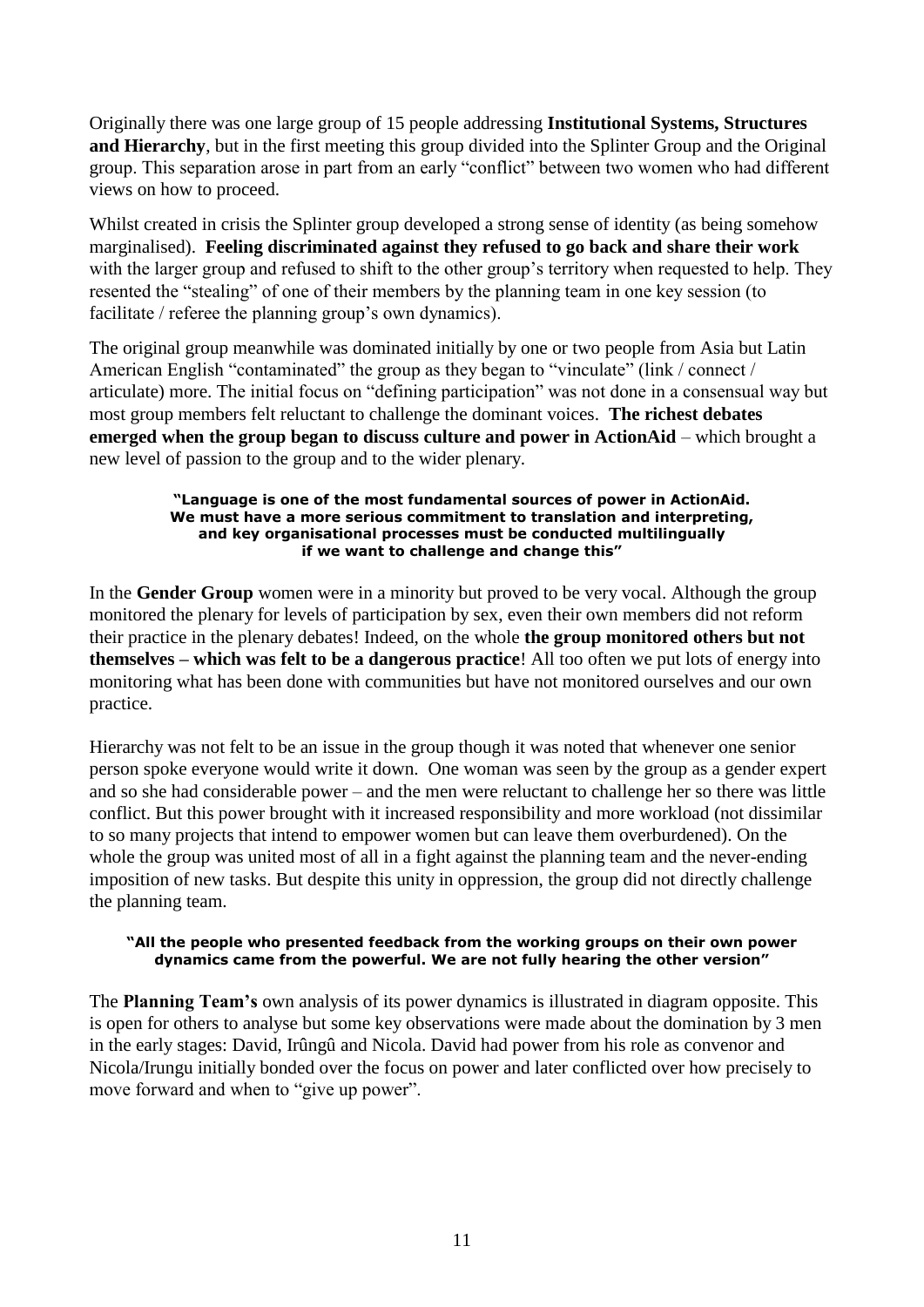**There was tension over whether to "give power" or wait until it was taken**. Something given can be taken back. Something taken is not so easily taken back. As it was the working groups never really tried to take power and there were some strong feelings that people did not want to take power – and that in fact the **planning role was a responsibility more than a source of power**.

#### **"We felt comfortable criticising the planning group, the powerful, but not in criticising other working groups. It is easy to criticise the powerful and much harder to criticise equals".**

Later tensions in the group brought Meenu and Dede into the forefront, with Dharitri, Keshav and Martin all integrating further. At different moments over the eight days all the different members of the team were both relatively powerless or powerful. It was noted that all the conflicts that surfaced were either between men and other men, or between men and women, but never between women and other women. By the end, with a functional division of labour around different tasks, a high level of equity was achieved.

**By talking very openly about the personal power relationships and dynamics the group was able to break a major taboo.**

#### **Linking The Process of The Forum and our Analysis of Power to our Work with People Living in Poverty**

**"Now we know what it is like to be participated at. Participatory processes can disempower people. They risk wasting the time of people who have less time to waste than us. We got impatient with the planning team and communities get impatient with us."**

ActionAid is going through a fundamental process of change from needs to rights based work. This change is not easy. It goes beyond changing documents and discourse. Time and space is needed for people to reflect on and internalise this change. The forum was one space to do this. Although we focused very much internally, we found, in the process of the forum there were many parallels with our work on the ground.

> **"In all our work we feel under the pressure of time to deliver – to produce an output – to write a plan or produce a document. This always leads us to compromise on the process, which easily leads to a loss of ownership, to simplification, to blindness, to diversity and even to falsification. We need more time if we are to reflect seriously as ALPS expects".**

At the centre of all our thinking in the new rights based approach should be the question, *"how much have we changed power relations in favour of people living in poverty."* It is through analysing power relationships that we get to see beyond the symptoms to the causes of poverty and it is in changing these relationships that we can achieve sustainable development.

As in our own forum process it is clear that *we only see what we monitor* and we don't see what we do not monitor. Unless we are looking through lenses that are sensitive to the various dimensions of power in people lives we will not see them. If we are even partially blind we risk reinforcing the powerlessness of some groups.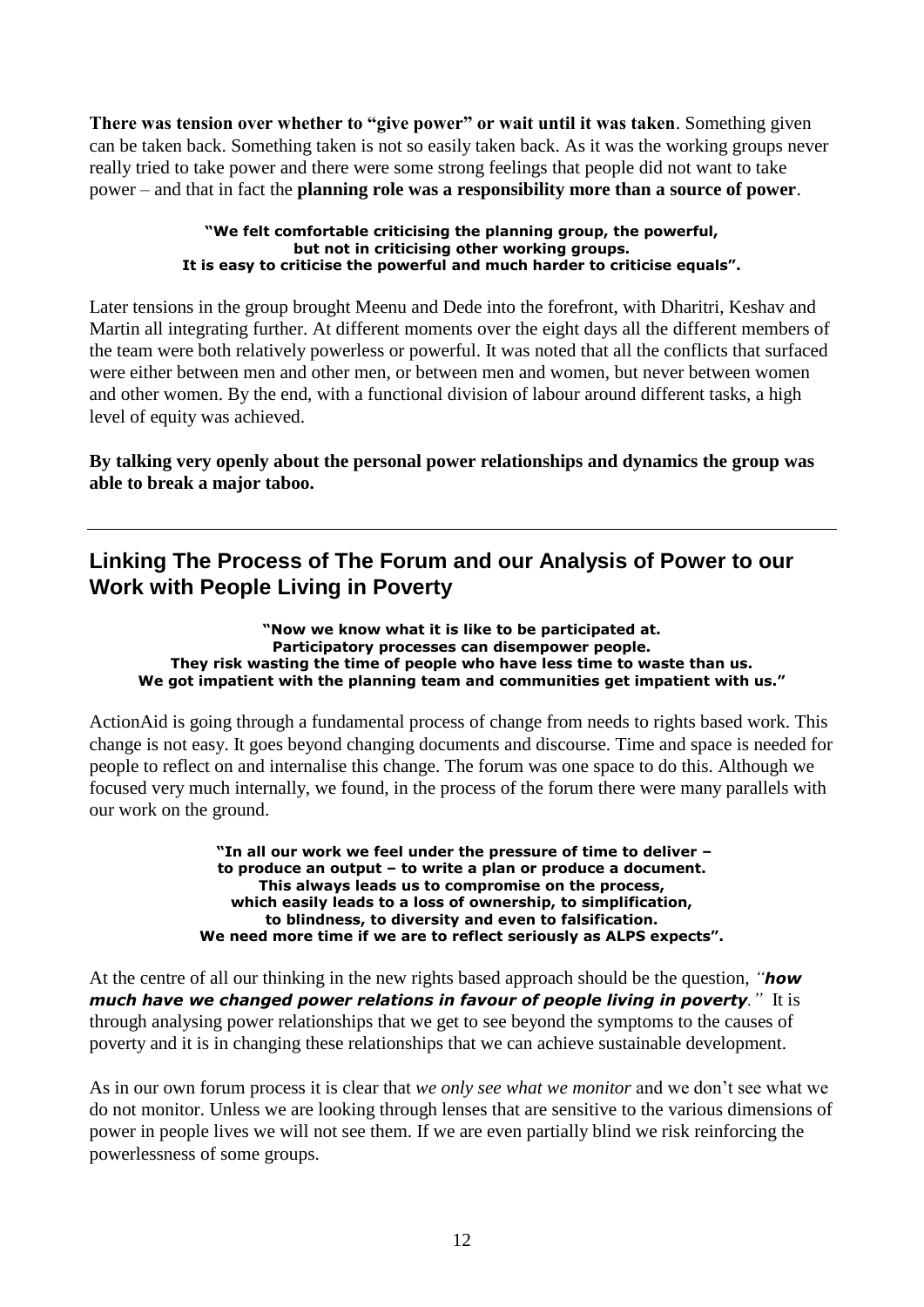**"There is pressure to deliver on people's immediate felt needs. People came here with a felt need for exposure to new tools and techniques. Not delivering on that immediate need generated frustration. Communities expect things of us and if we do not deliver it causes tensions – and we need to learn how to deal with that. We expected a traditional workshop – with an agenda, with structured sessions – but we have been told to develop the agenda together and there was resistance to that change. Sometimes we have to be able to resist the immediate felt needs if we are to work on strategic needs or rights."**

**"Poor people assume we have the knowledge, information and answers and want to be directed by us – like we participants wanted to be directed by the planning team."**

**"The planning team denied that it had an agenda. We do that all the time in communities – starting apparently open-ended participatory processes when really we do have an agenda all the time. We have objectives and strategies which may be out of synch with communities. How can we become more open and transparent?"**

**"In all our work we need to create a feeling of togetherness. It takes time and energy to construct this and for people to open up. It takes time to organise. We have to actively construct spaces for people to participate."**

**"Numbers can be mis-leading. Three women and one man may speak but the man may still dominate"**

> **"Working on a needs based approach is easy. Working on rights is a lot harder."**

**"Sometimes you need crisis to bring about change. Without conflict – without challenging the planning team we would not have moved forward."**

**"We are a diverse, heterogeneous group of people and all communities are equally diverse. We must recognise different voices and different groups in all our work and stop talking generically about communities. There is no simple recipe or solution which can be applied to all."**

**"The power is in the analysis. We retain the power to analyse"**

**"Breaking norms and habits is hard"**

**"You always need leadership – to give a sense of direction."**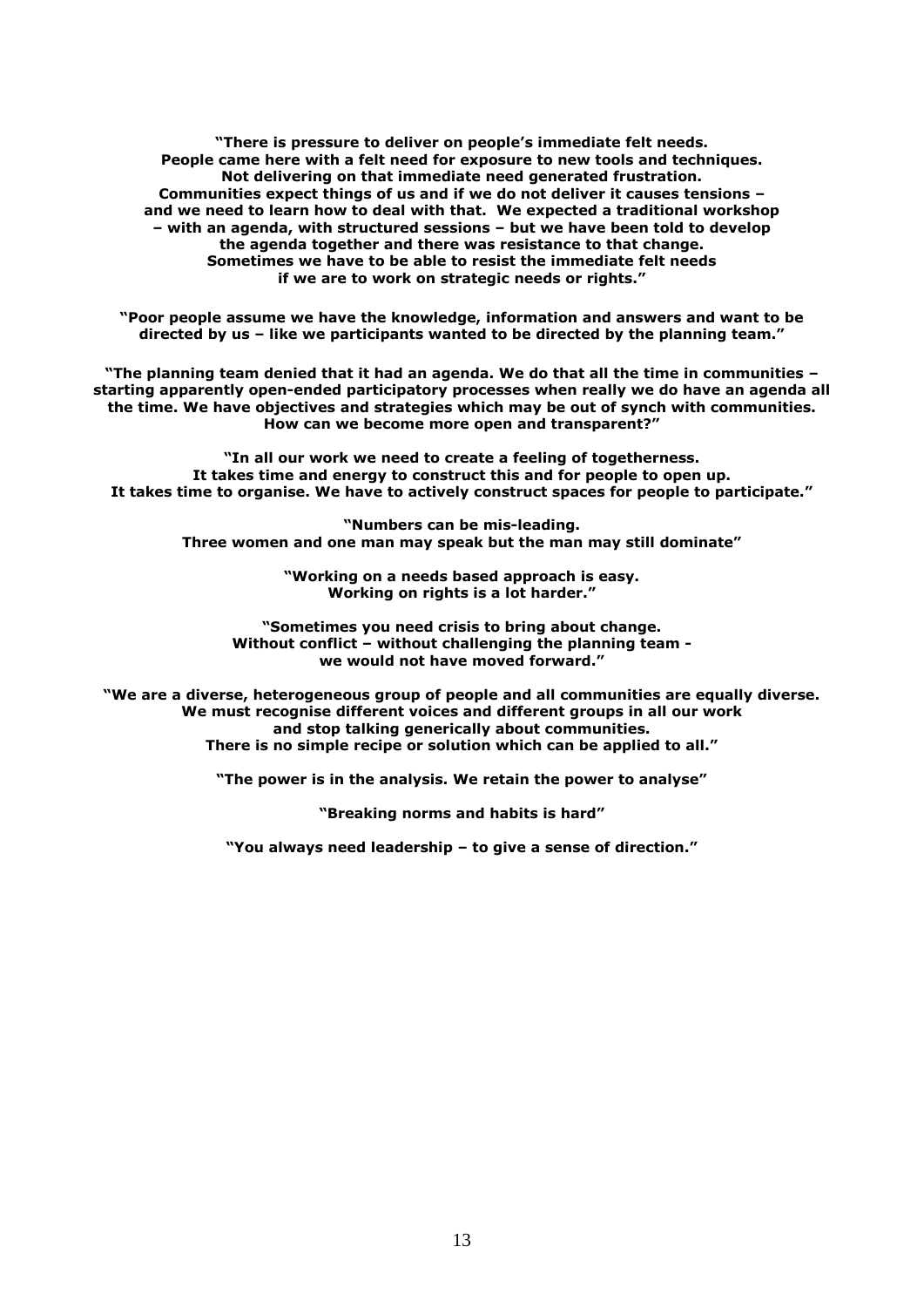# A Rights Based Approach

Koy and Ramesh gave an overview of ActionAid's thinking to date on the rights based approach – particularly drawing on the recent workshop on rights in Thailand. For ActionAid, rights are based on needs. The abdication of responsibility by the State comes into the centre of our frame of reference. The rights with which we are centrally concerned are not human rights but those basic rights which when violated or denied (both active processes) which are the causes of poverty.

ActionAid will put people holistically at the centre of its work on rights – focusing on people rather than specific rights – so our first question is not what rights but whose rights. Our work will thus be grounded with focused groups of people, disaggregated as, for example, women, tribals, dalits. This means we are clear about who is the "rights-bearer" and who is the "dutybearer" and means we should talk of rights-holders not stake-holders. The primary agent of change for ActionAid will be the rights-holder, not ActionAid itself. We will work specifically on the demand side of the equation rather than the supply side.

Whilst rights are being claimed we may need to address some specific needs with service delivery but only when this is a foundation for enabling people to demand their rights or leverage resources in future. As such we shift from looking at people's "condition" to looking at people's "position". Linking people upwards in networks or alliances becomes important, so that macro issues affecting people's position can be addressed and we do not just work on the micro level with them.

Debate focused on the challenges in moving to this new approach with existing programmes. Starting new programmes and partnerships is relatively easy but in older projects there is an established mindset of staff and a fixed set of expectations of us from both the poor and from government which it an be hard to shift. Resource intensive DAs may find it particularly hard to make this transition. Changing our discourse may be easy but to change the practice in older programmes may in some cases be impossible. Unless we make difficult choices we are likely to end up with contradictory identities.

There was extensive discussion about the time needed for people to understand and adapt to the rights based approach. We have not, as an agency, invested in any comprehensive process that will help people to build this understanding – and yet some people are already impatient with the fact that things don't change.

The Bangkok workshop, which developed this rights-based framework for Asia, started very much from theory – from an analysis of concepts. Here in Bangladesh in the PMF we have started from an analysis of ourselves and our own context as a basis for understanding power issues which are crucial in the move to a rights based approach.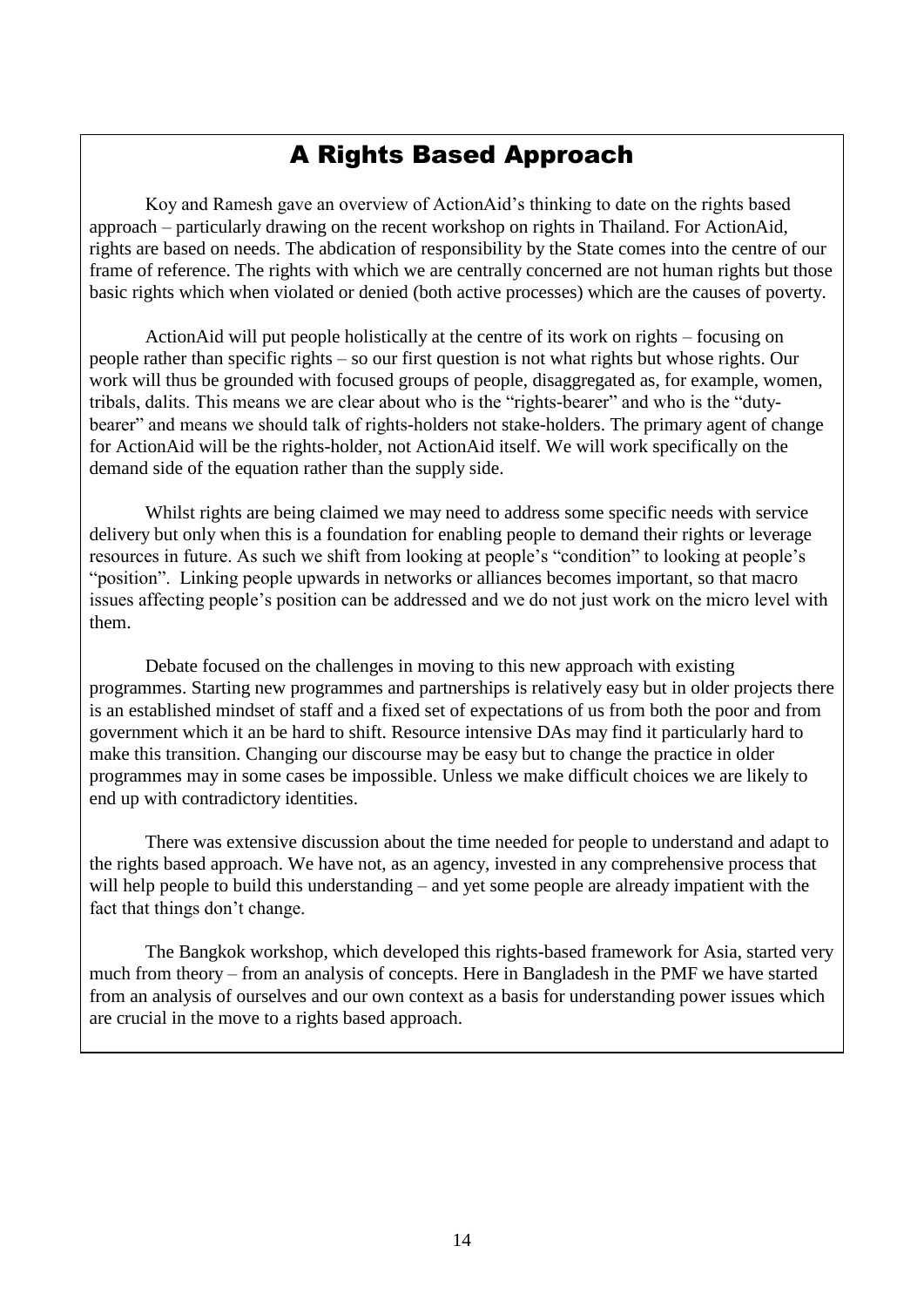# Section 3: Contradictions

Using their different lenses of power analysis, the working groups identified tensions and contradictions in ActionAid's work. These arose from discussions around the key questions in the original PMF concept note: concerning the design and targeting of ActionAid programmes, the move to a rights based approach, the linking of micro and macro work, and institutional systems/structures/roles. A wide range of other issues emerged in the process. The contradictions from different groups and individuals were gathered and then clustered as below. Participants were then asked to identify individually which five contradictions were the most critical in their opinion and which five contradictions they were best placed to help resolve. A summary list of contradictions is displayed here followed by the top ten of each.

## **Summary of Key Contradictions in ActionAid**

*Please note: The sequencing of these is random. Some are expressed as problems or questions rather than contradiction A full list of contradictions identified is in Appendix 1.*

#### A. Contradictions around identity

- 1. ActionAid's non-political image versus the rights based approach
- 2. Moving from service delivery to rights: AA's identity needs to be clearer
- 3. Local identity vs. international identity
- 4. Contradiction in our desired identity and perceived identity makes us vulnerable

#### B. Contradictions around gender

- 1. Demands of a gender sensitive organisation Vs financial drive to be efficient
- 2. Are we truly gender sensitive?? Gender policy vs. gender practice

#### C. Existential dilemmas

- 1. If we are not rights activists ourselves is it not unethical to impose rights on partners and people
- 2. AA institutional ego, structures, systems, profile and culture make participatory processes which seek to transform power, impotent
- 3. We place our professional reputation and personal life style above personal honesty.

#### D. Contradictions in accountability and transparency

- 1. There is pressure to hand over power to communities increasing control over our budget. If we do that will we end up with very traditional service delivery programmes?? That is, is there a contradiction between real transparency and our strategy?
- 2. The way we work … money spent on ourselves and that directly on poor people. Can we really share our financial information and details of spending with the poor??

#### E. Fundamental tensions

- 1. Rights approach depends upon capacity of government to deliver and be held accountable BUT our very presence, profile and institutional ego undermines governments (plus we steal their staff).
- 2. Key drivers donors/ rights/ needs…. how do we reconcile the demand of these principle drivers of the process?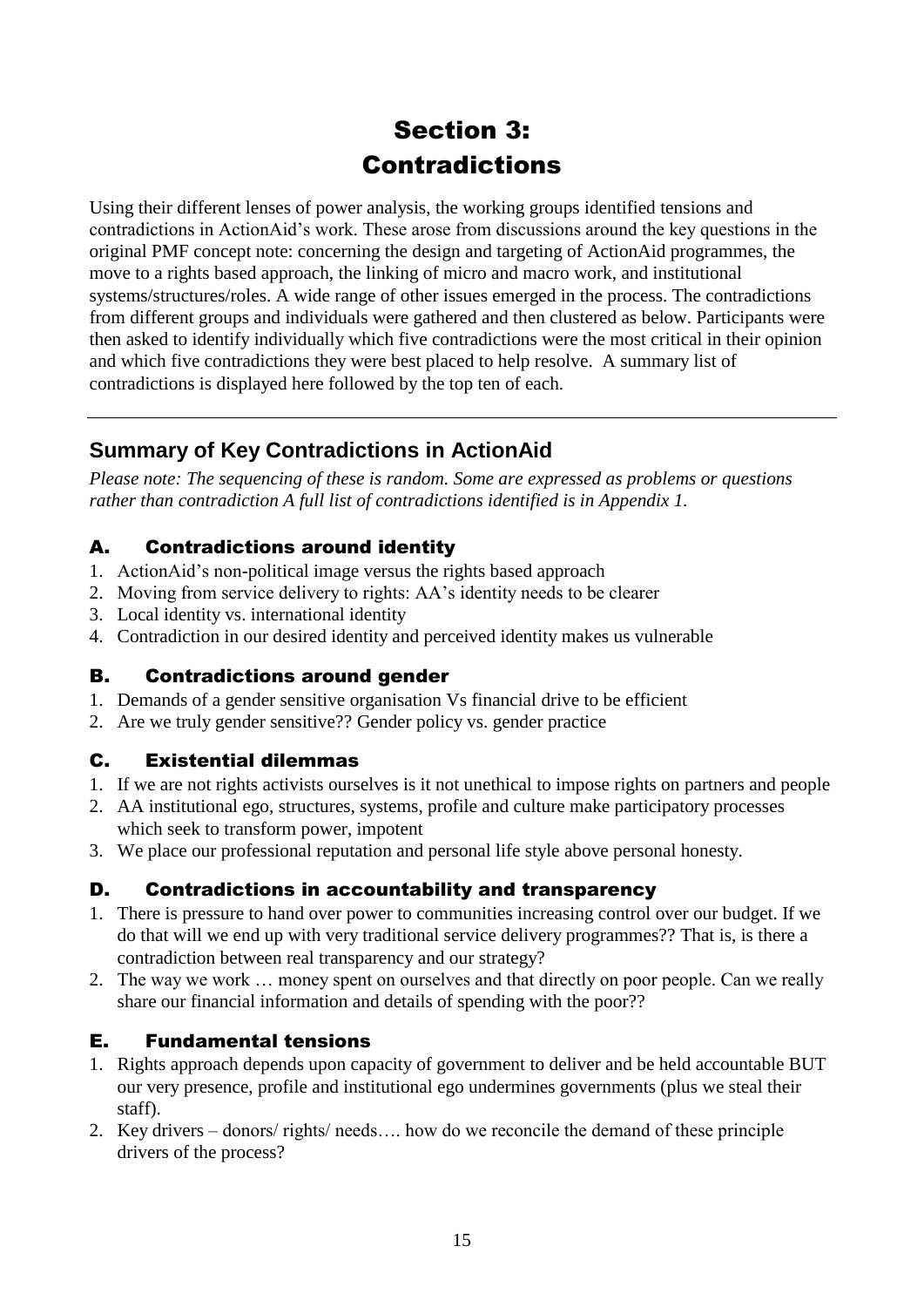#### F. Contradictions around the change process

- 1. Organisational systems do not allow adequate time for programme effectiveness.
- 2. We look for external coherence but not internal coherence
- 3. The power that initiated change does not have the power to continue the change/ inadequate understanding of the power relations and how they need to/ or in effect do change with organisational change.

#### G. Contradictions with sponsorship

1. How do we balance service delivery and rights based approach (convincing both ends, i.e. communities and sponsors).

#### H. Partnership contradictions

- 1. Accountability to partners versus accountability of partners
- 2. To what extent should ActionAid be influencing the systems of partners are we creating small ActionAids? Are we now looking for partners in image of old AA (with some rhetoric of new) – so we continue to build water supplies and schools but we feel better?
- 3. Real partnership versus being seen and treated by partners as a donor.
- 4. Contradiction between what we say and our ability to "crush" or co-opt our partners.

#### I. Advocacy tensions

- 1. Contradictions between pulls, pressures, profiles of micro work and policy work. e.g. Micro = empower partners, indigenous knowledge, use of chemical fertilizers / seeds; Macro = profile of AA, formal knowledge, don't use chemical fertilizer and GM seeds.
- 2. We want people monitoring the government but not monitoring us. We want people represented in government decision-making processes – but are they in ActionAid?
- 3. Advocacy by and large should be based upon our grassroots experience but isn't.
- 4. Oral versus a written culture: AA uses literacy to assert its power, to control knowledge and information – excluding the poor, and through jargon, excluding partners.

#### J. Organisational development tensions

- 1. Gap between attitudes and behaviour and whose knowledge and priorities count.
- 2. Do horizontal functions become a new centralisation of power 'imposing' on geographical power?
- 3. We still don't have internal reward systems/incentives to encourage greater transparency and the sharing of information.
- 4. Consistency of HR policies/systems with RBA the staff skills versus new ways of working. Participation versus hierarchy.

#### K. Contradictions in accounting

- 1. Despite shifts from old to new ActionAid we are still growth and quantity driven not quality driven – we accept the old and we pursue the new.
- 2. Contradictions between financial instructions and the principles of ALPs.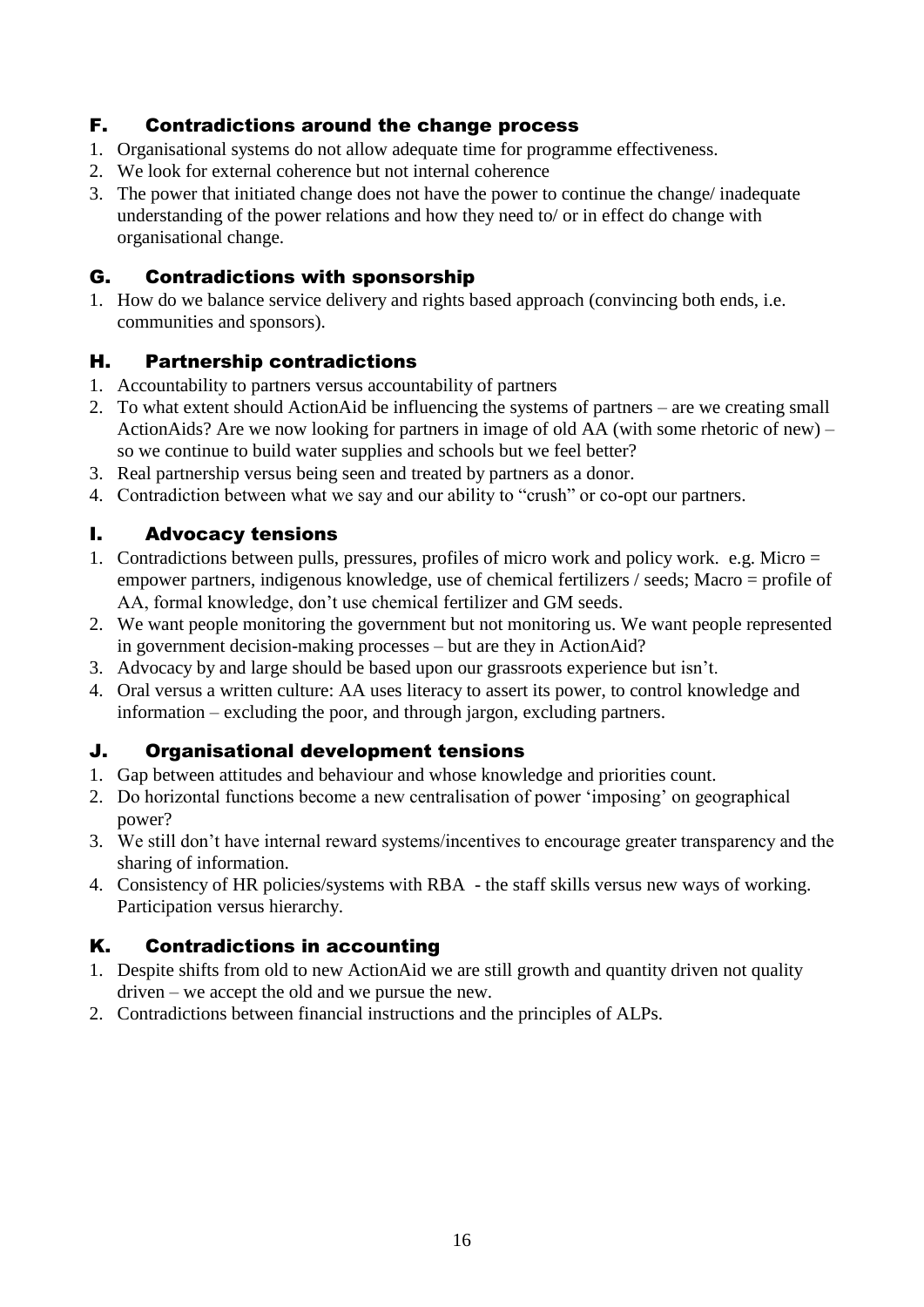#### Contradictions Which Most Urgently Need to be Changed

| $\mathbf{1}$             | Gap between attitudes and behaviour and whose knowledge and         | $16*$ |
|--------------------------|---------------------------------------------------------------------|-------|
|                          | priorities count                                                    |       |
| $\overline{2}$           | Contradictions between financial instructions and the principles of | $14*$ |
|                          | <b>ALPS</b>                                                         |       |
| 3                        | Are we truly gender sensitive? Gender policy vs. gender practice    | $12*$ |
| 4                        | There is pressure to hand over power to communities increasing      | $10*$ |
|                          | control over our budget. If we do that will we end up with very     |       |
|                          | traditional service delivery programmes?? That is, is there a       |       |
|                          | contradiction between real transparency and our strategy??          |       |
| 5                        | AA institutional ego, structures, systems, profile and culture make | $9*$  |
|                          | participatory processes which seek to transform power, impotent.    |       |
| 6                        | We place our professional reputation and personal life style above  | $8*$  |
|                          | personal honesty.                                                   |       |
| 7                        | Accountability to partners vs. accountability of partners           | $8*$  |
| 8                        | ActionAid's non-political image vs. rights-based approach           | $6*$  |
| 9                        | Pressures to spend conflicting with grassroots needs/processes      | $6*$  |
| 10                       | Attitudes of senior management in country programmes – are they     | $5*$  |
|                          | gender sensitive?                                                   |       |
|                          | <b>Contradictions Which Forum Participants Can Help to Change</b>   |       |
| 1                        | Programme-Policy tension                                            | 13    |
| $\overline{2}$           | How do we balance service delivery and rights based approach        | 11    |
|                          | (convincing both ends, i.e. communities and sponsors).              |       |
| 3                        | Are we truly gender sensitive? Gender policy vs. gender practice    | 12    |
| 4                        | Key drivers – donors/ rights/ needs how do we reconcile the         | 10    |
|                          | demand of these principle rivers of the process.                    |       |
| $\overline{\phantom{0}}$ | There is pressure to hand over power to communities increasing      | 9     |

- 5 There is pressure to hand over power to communities increasing control over our budget. If we do that will we end up with very traditional service delivery programmes?? That is, is there a contradiction between real transparency and our strategy?? 9
- 6 The power that initiated change does not have the power to continue 9 the change/ inadequate understanding of the power relations and how they need to/ or in effect do change with organisational change.
- 7 Contradiction between the old and the new…(old structures and systems) ushering in new ways of working. 6
- 8 Attitudes of senior management in country programmes are they gender sensitive? 5
- 9 Partners understanding of the RBA is a gap, as is AA's understanding of the RBA. 6
- 10 We may need to develop different system with different partners (in different contexts). 6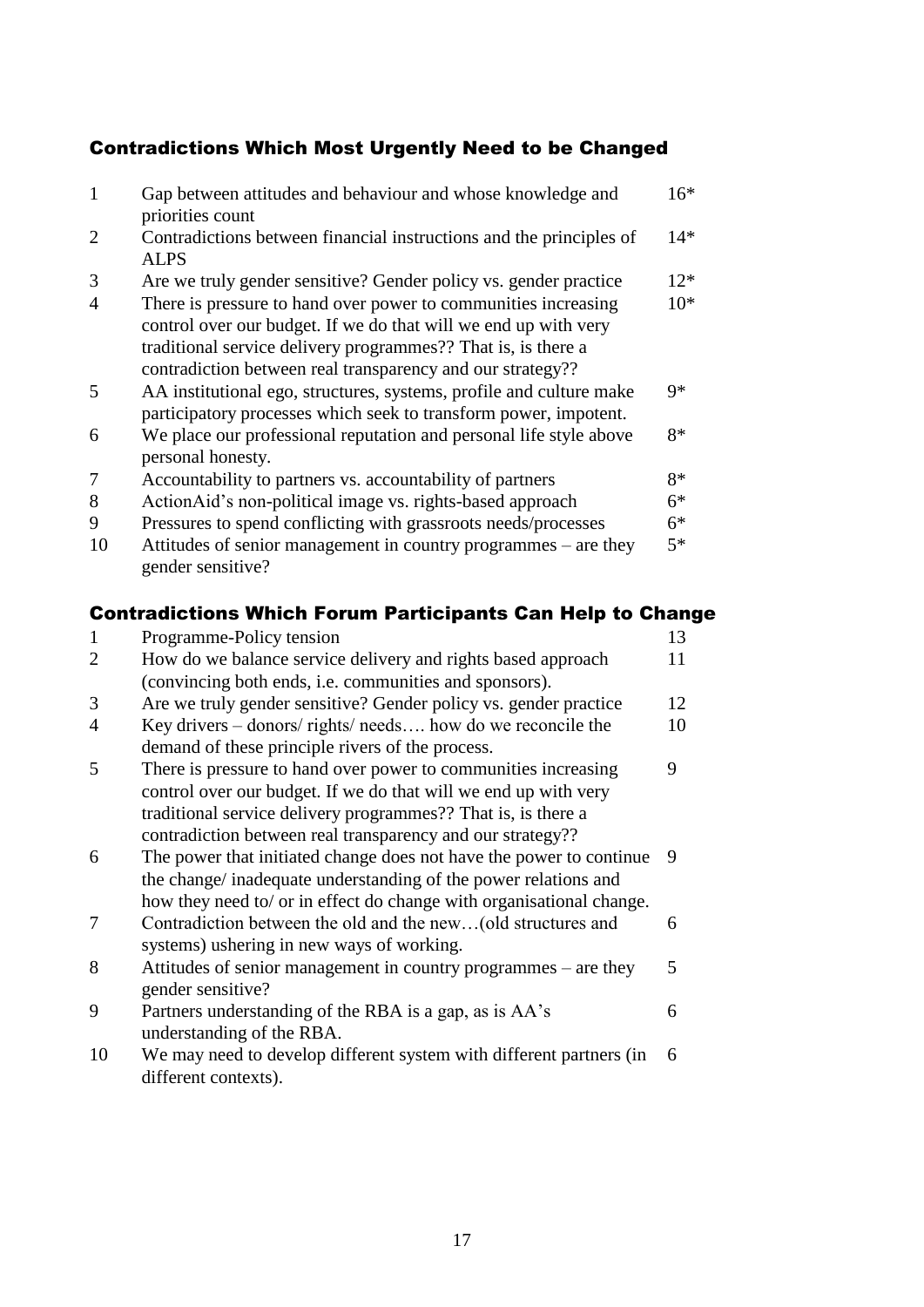### **Reflections and Analysis of the Contradictions**

In reviewing the prioritising of these contradictions it was observed that the most widely prioritised cluster concerned "Organisation Development". The issues that arose again and again in different guises concerned fundamental tensions in our organisational systems / hierarchy and problems with compartmentalised thinking.

It was noted that many of these particular contradictions / problems have been identified before, by different parts of the organisation at different moments. However, the comprehensive range offered above has perhaps only emerged once before – in "Taking Stock" - the external review of ActionAid conducted by consultants over several months in 1999.

A key question for the Forum was: *does it makes a difference now that we have identified these for ourselves, rather than having them identified for us by consultants***?**  Certainly one of the key assumptions behind participatory methodologies is that when people arrive at an analysis for themselves it has a more profound impact than having someone else do the analysis for them.

#### **"We looked in the mirror, saw how ugly we were and refused to look again"**

"Taking Stock" showed how hard it would be for us to make the organisational change necessary to pursue the new strategy of "Fighting Poverty Together" - but rather than confront this, ActionAid has buried it. "Taking Stock" has largely disappeared from people's frame of reference in ActionAid: People have changed their discourse and have pursued new activities and partnerships, but have avoided dealing with some of the difficult issues raised by Taking Stock. The organisational change process has been delegated to the HR/OD function – but **"the HR/OD function in most countries is focused on hiring and firing of staff and does not have the status, power or capacity to really drive wider organisational change."** This leaves us in a position where there is no clear or strong overall change process in ActionAid. Whether change takes place and the pace of that change, is largely left to individual managers / directors in different countries / divisions.

This presents a particular problem given that the recurrent comment that emerged in plenary debate on the contradictions was that **"we don't have time".** Unless there are clear priorities set and effective systems to hold people accountable for change processes, people will struggle to find the time.

#### **"The most widely heard comment in ActionAid is 'I don't have time'. We all say it. What we are really saying is, I don't have time for you – or for reflection – or to implement ALPS – or to join a Reflect workshop for 2 weeks – I don't have time to do something new. We must change this. We need to reduce the demands made by the AA system – but we must also change our personal disposition."**

One working group saw a clear link between ActionAid's pressurised working culture and its "institutional ego". This leads us to devalue our staff and means that, through our systems and structures **"we convert partners into small ActionAids".**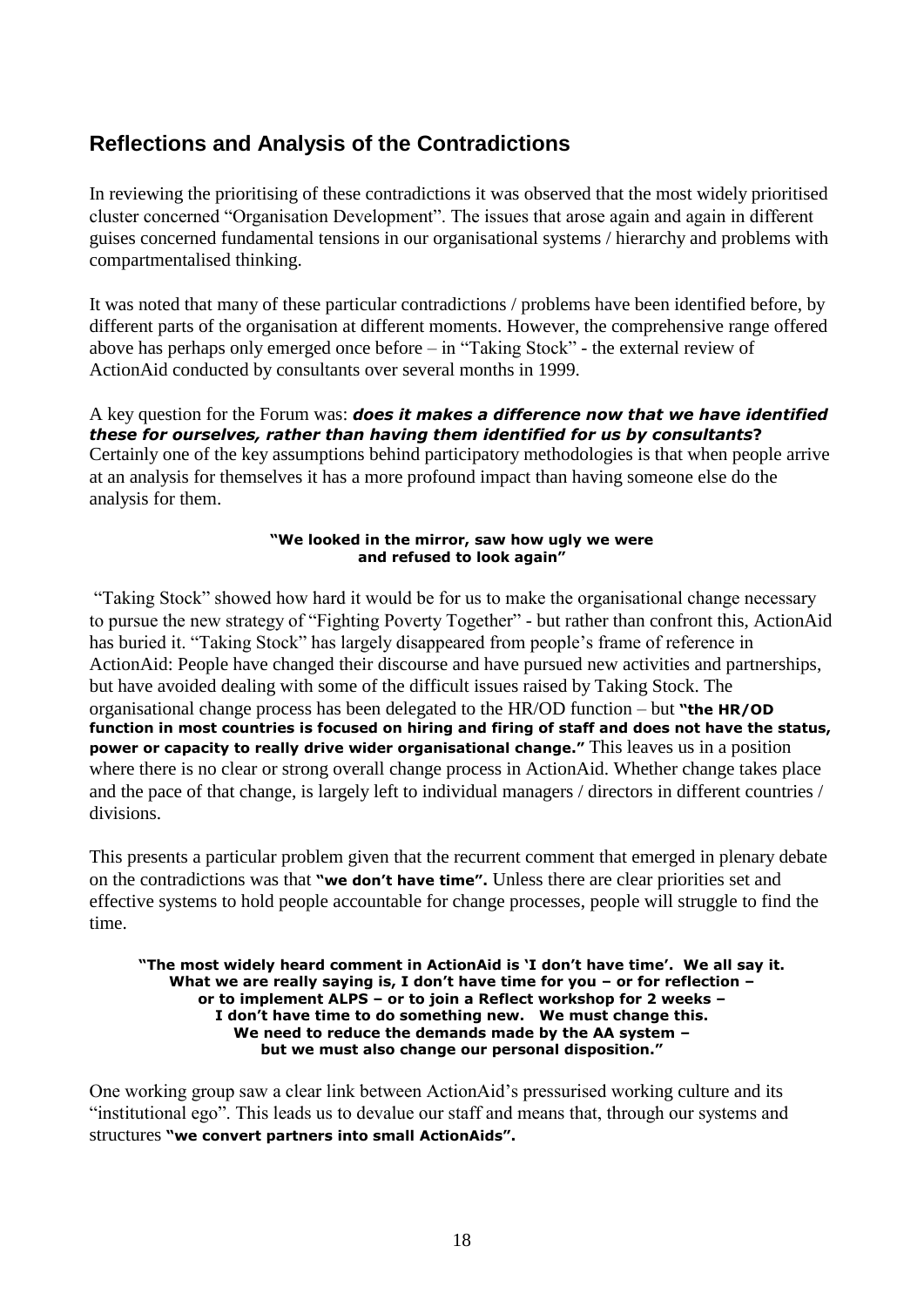#### **"We collect loads of indigenous knowledge but never use it in our office."**

In analysing the contradictions, the knowledge and information group highlighted the challenges of valuing and nurturing people's knowledge – and the need to build bridges between our formal systems and people's informal systems.

#### **"Within ActionAid we collect unprocessed information and data from people and then we synthesise it above and package it as knowledge … and it returns to people as domination, limiting them. How can we ensure that analysis – that processing of information into knowledge - is done below?"**

The gender group welcomed the fact that the gap between gender policy and practice was given high priority by participants and was also considered to be an area in which forum participants could make a difference. However, this should not lead to complacency as our own group dynamics continued to show a serious gap between what we say and what we do in this area. Moreover. whilst we have a new gender policy and a plan for spreading this, it is not clear how this process is linked to other processes of organisational change.

#### **"In ActionAid information is channelled ever upwards and goes into a huge vacuum."**

# Section 4: Participatory Methodologies

#### **Personal Experiences**

A series of 5-minute personal presentations by Forum participants outlined a range of specific experiences and brought up issues surrounding participatory methodologies. These were presented in three panels – one on "Advocacy"; one on "ALPS and Partnerships"; and one on "Communication, Reflect, Stepping Stones and Participation".

Some of the methodologies / approaches / tactics mentioned in these presentations included:

| <b>Reflect</b>                                                                    |
|-----------------------------------------------------------------------------------|
| <b>Report cards</b>                                                               |
| Songs / proverbs                                                                  |
| <b>Community action plans</b>                                                     |
| Working with voices of the poor                                                   |
| <b>Participatory poverty assessments</b>                                          |
| Expanding not filling spaces in key forums<br>Tripartite agreements - AA/NGO/CBOs |
| Identifying pivotal moments / events<br>Micro-level participatory planning        |
| <b>Community newsletters</b><br><b>Budget analysis / monitoring</b>               |
| <b>Creating ceremonies</b><br><b>Community radio</b>                              |
| <b>Cultural festivals</b>                                                         |
| <b>SWOT analyses</b><br><b>Stepping Stones</b>                                    |
| <b>Reflect Action</b><br><b>RTLA</b><br><b>PRA</b>                                |
|                                                                                   |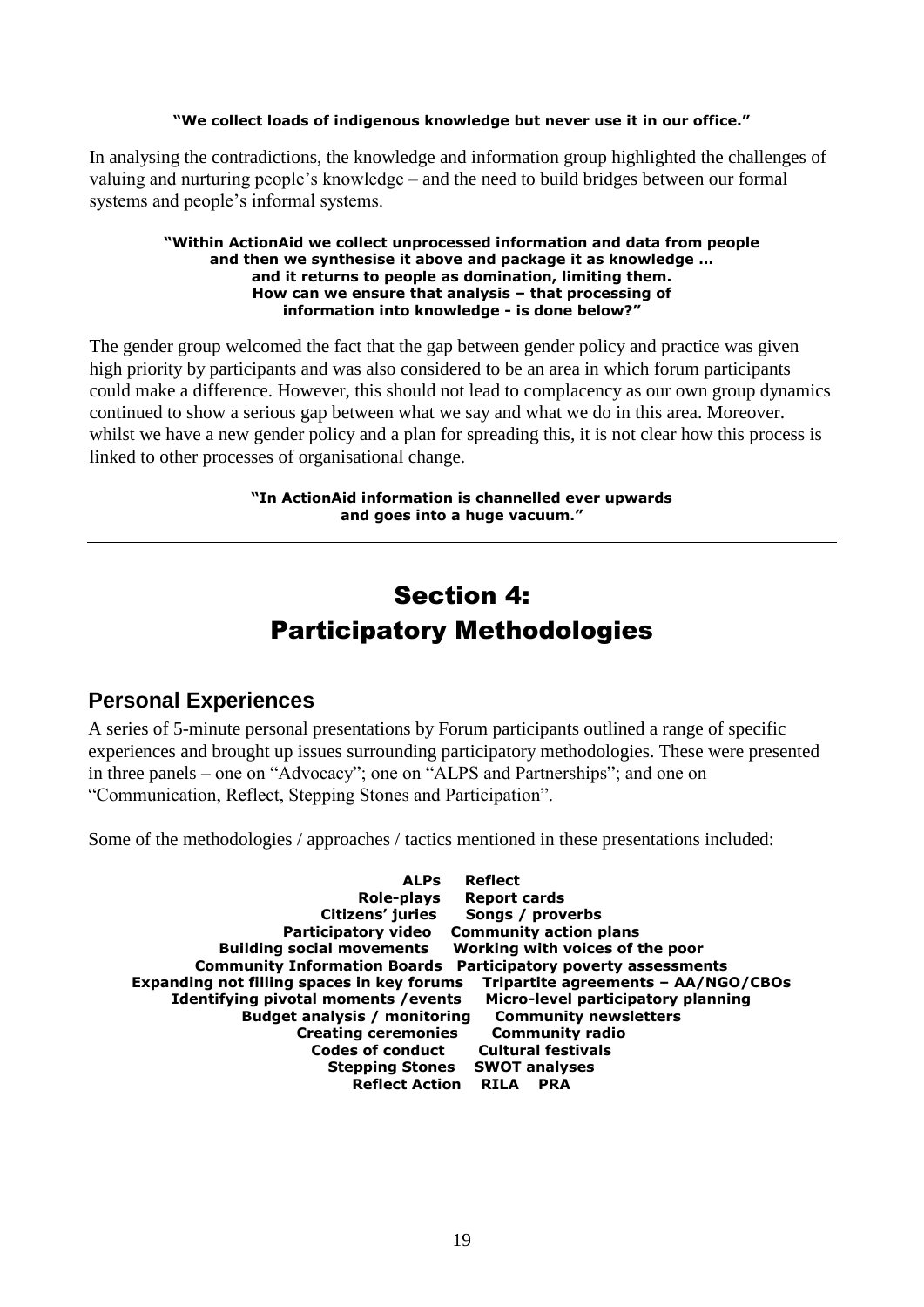There was not enough time in the Forum to draw out the rich wealth of experience on these and other participatory methodologies which participants brought with them. This certainly generated frustration. However, there was also a conscious attempt by the planning team to shift our focus from eulogising specific tools and techniques. Although all of these methodologies may have the potential to be used in the context of a rights based approach, a critical analysis of them shows that the key to success lies not in the fact that they are used but rather in the way in which they are used. No method or approach is a magic bullet. Everything can be distorted or manipulated. The real challenge lies in using participatory methodologies strategically, with sensitivity to power issues and a focus on the process and dynamics rather than on the tools themselves. New tools and techniques can be learnt with relative ease and there is no shortage of publications on any of the above experiences for those who are interested.

#### **Principles and Learnings**

Having heard a range of these experiences, participants drew out a set of key principles and learnings around how to use participatory methodologies. Whilst the plenary recognised that **the more principles you have, the less likely are they to be useful**, we did not complete a prioritisation of these collectively. We hope the selection and clustering below (done by the planning team) helps to make them more manageable / palatable to readers (the full list is in the set of Related Papers, section 2) but we are also very clear that the key to principles is not in the reading of them but in their internalisation.

#### **… around participation processes and tools:**

- Participation requires skilled facilitation and an awareness of power.
- The use of time must be optimised but time is needed for serious analysis.
- One-off use of tools and techniques is almost invariably exploitative.
- Tools and methodologies must be in harmony with one another and with community cultures, maximising the use of appropriate forms / media of communication.
- Tools and techniques are neither a starting point nor an ending point. They should be a stimulation for, not a substitution for, reflection and analysis.
- We need to equalise the skills for analysing information because the power is in the analysis and synthesis.

#### **… around understanding of power dynamics:**

- We have to work with an understanding of many different sources and dynamics of power.
- We must not deny, but recognise our position of power in any participatory process if we are to transform that power positively.
- Without awareness of power in the process, all tools can be distorted and mechanised.
- When we start a process we must recognise that we become subjects in that process and that new power relationships are created involving us.
- Losing power maybe a good thing. When one person loses power we can all gain in improved human relations, better communication and self understanding
- Language is a source of power and must be managed from that perspective.
- Most success comes from processes which are rooted in the self-identity of groups and individuals and who self-affirm their identity during the process.
- People need access to information if they are to be able to negotiate with those in power.
- In dealing with power, co-operate when you can and resist when you must.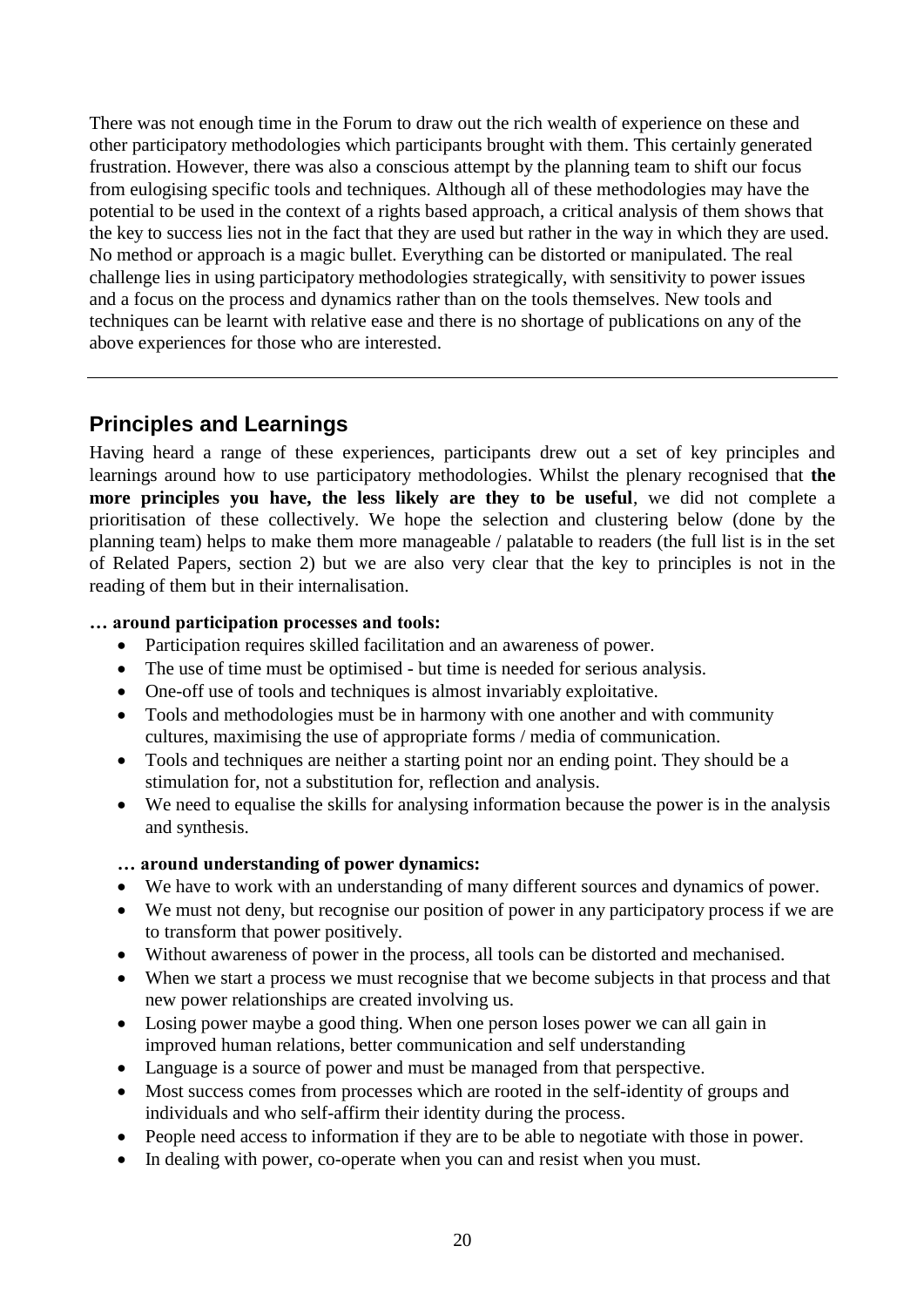#### **… around institutional context:**

- When we take sides, organisational structures and attitudes must be in sync with them.
- Although we draw on similar experiences within ActionAid it is not easy to learn from each other and to learn together.
- We must resist institutional pressures to do things that won't fit with grassroots interests, e.g. pressures to spend money. This must be resisted at all levels in the organisation.

#### **… communities, CBOs, partners:**

- $\Box$  Be inclusive! Disaggregate communities and be aware of who is left out, in what ways, when and why.
- Build mechanisms to manage conflict, which is inevitable in the rights based approach.
- □ Don't relate to groups on a one-to-one basis. We need to let communities and groups articulate ("vinculate"!) amongst themselves and develop linkages within themselves.
- Do not take people's time for granted. Be conscious of the cost of participation!
- $\Box$  Recognise that each individual is unique and accept differences of opinion, even by those who remain silent.

#### **… self**

- Be comfortable with a constant process of asking questions and seeking answers.
- Don't deny your power! First accept your existing identity and then build your new one.
- Don't simplify! Humans are complex beings and communities are full of them.
- Mutual respect is important between all actors.
- Practice what we preach.
- Transparency and honesty in all that we do.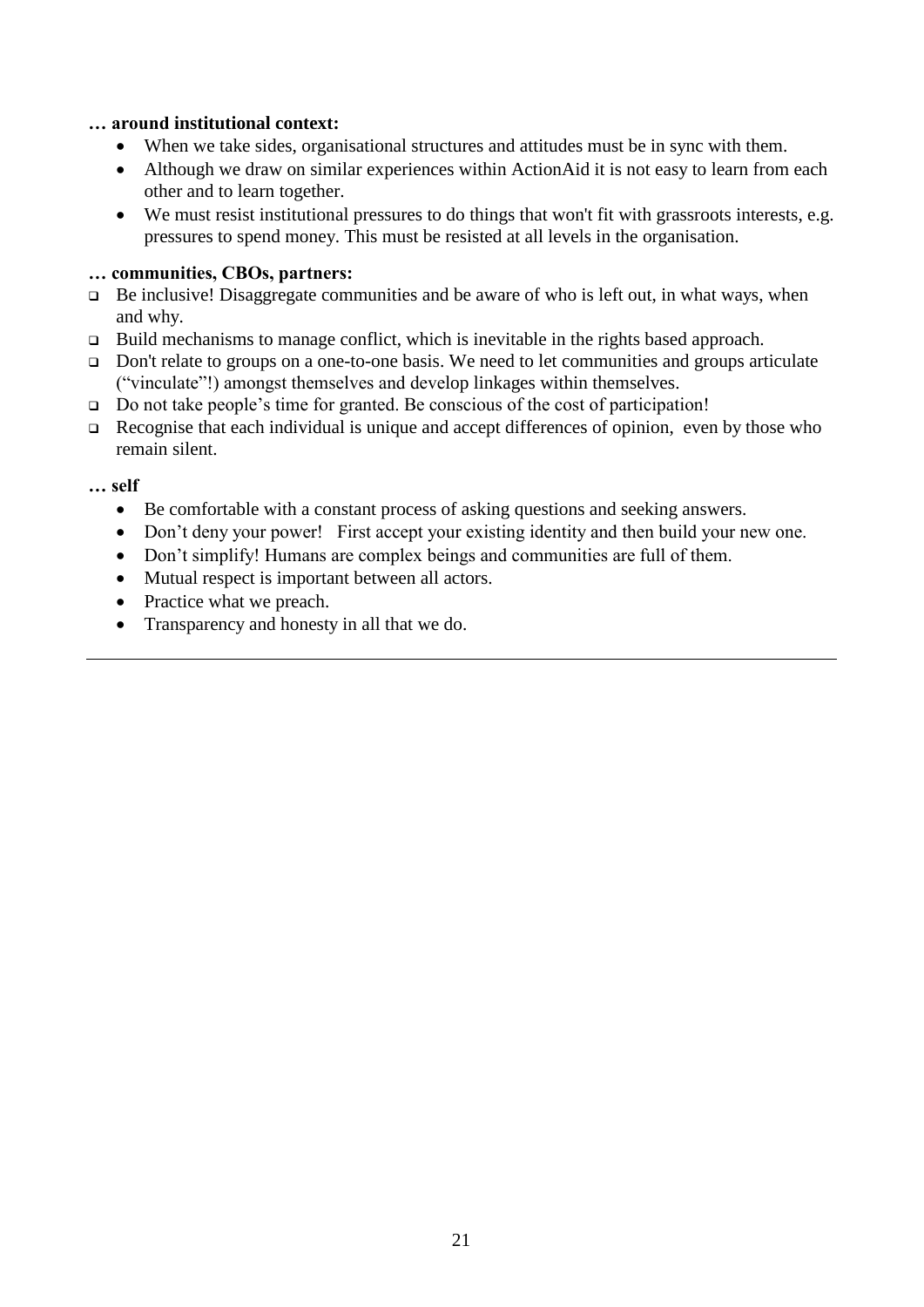# Section 5: The Way Forward

**"Challenge! Challenge!"**

On the final two days we began developing personal commitments for taking work forward to resolve some of the contradictions in ActionAid. Each participant developed a personal note about what they would do at a personal and institutional level – and how participatory processes may help them. This focus on the personal / subjective was considered crucial by the planning team as we only truly act upon the things to which we are personally committed. These personal commitments, which appear on the following page, were shared in the working groups and broader commitments developed.

However there was also a strong drive to come out with a coherent overall statement from the Forum. This led us to collectively write a collective statement: on transforming power.

**"Systematically identify disempowering elements within my country programme's system"**

**"To continue my own personal process of defining my identity and seeking coherence"**

**"Share critical learning around participation as a principle, not only as a set of tools"**

**"Develop policies on partner agreements – enabling communities to be part of the negotiation process."**

**"We will design all our programmes to challenge gender discrimination"**

**"Promote alternative and appropriate media of communications using local languages"**

**"Monitor and understand ourselves as a basis for bringing about effective changes in the external environment"**

**"Develop systematic budgeting with communities / CBOs"**

**"To be aware of our own practice of power at all times through multiple lenses and to seek to transform it through changes in our attitudes, behaviour and actions."**

**"Promote training for staff on power analysis and awareness of self"**

**"Develop a new recruitment and induction policy – based more on attitudes and behaviour than on professional qualifications"**

**"Ensure that ActionAid does not end up being seen just as a donor."**

**"To find ways of challenging and resolving contradictions in an open way, identifying risks and sharing them."**

> **"I will work with finance to understand their requirements and identify any contradictions with ALPs"**

**"To learn to work with people with different power, even when we don't agree on every issue (unity in diversity). Through dealing with our battles we can learn to work together."**

**"We will help coalitions and networks of partners to develop the strength to challenge us"**

**"create more spaces for facilitated reflection & analysis at all levels in my country program"**

**"Include management of change processes in all staff appraisals"**

**"Argue for policies around child care support when staff are travelling"**

**"Ensure knowledge management and organisational development processes support the gender policy"**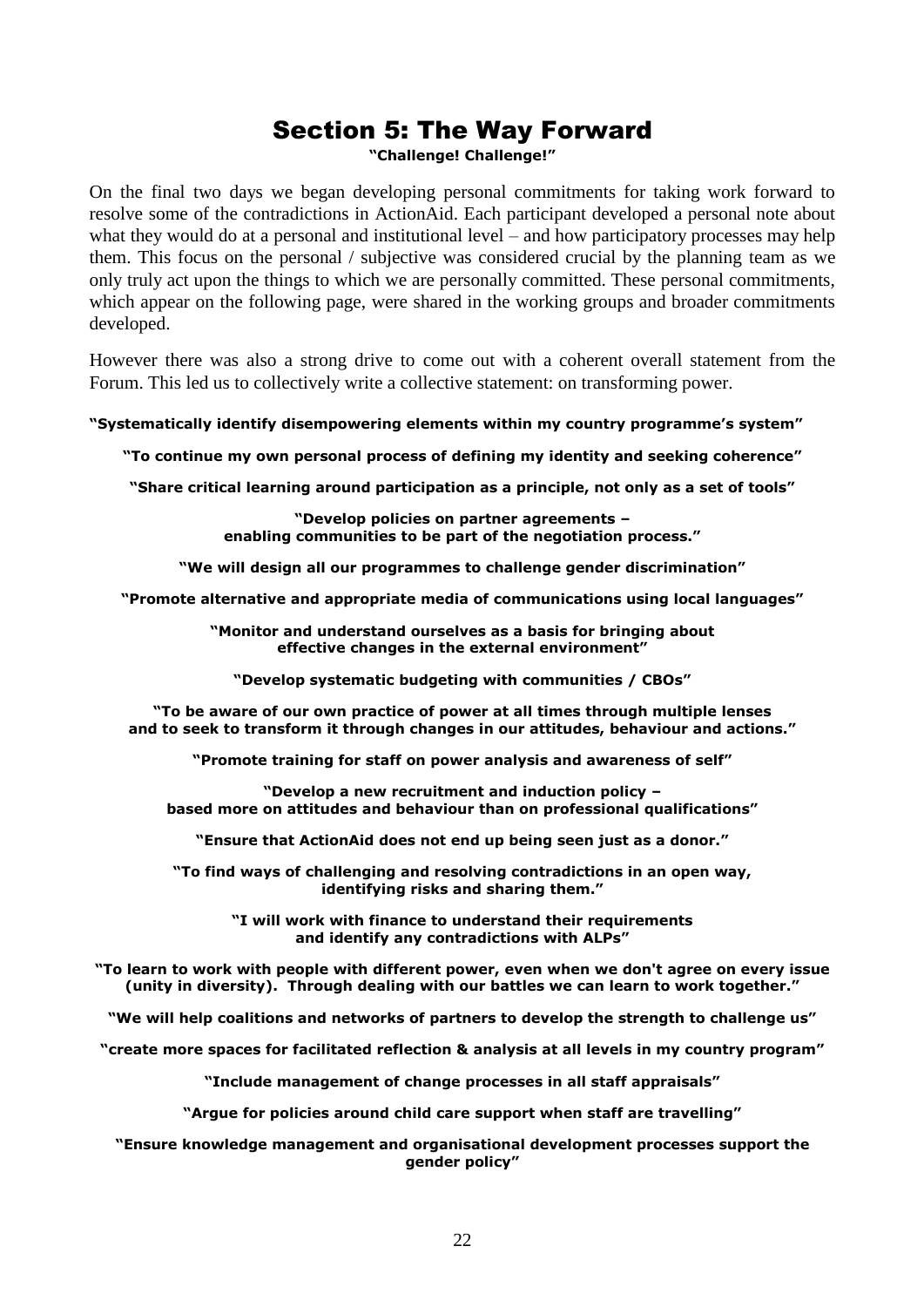# Collective Statement: Transforming Power!

Rights are legal or moral entitlements. ActionAid's Rights Based Approach is centred on poor and marginalised people whose rights are systematically denied or violated.

We will cooperate in partnership with those who listen to the voice of the poor and marginalised, and will challenge and resist those who systematically frustrate the aspirations of these people. Without this we will not be able to move from the old to the new ActionAid.

#### **It is therefore important to provide space and time for reflection and analysis of power relationships at all levels. We need to:**

- look at ourselves as individuals
- look at AA's own practice of power internally
- look at AA's power in relation to communities, partners, and poor and marginalised people
- look at AA's power/standing in the external environment (e.g. with governments, WB, donors etc)

#### **1. Organisational Development**

We need active management of the change process at all levels. Specific indicators of change need to be developed/adapted to different contexts to ensure change processes are completed by 2003 (as specified in FPT).

Corporate Directors should be held accountable individually and collectively for guaranteeing this change. However, it is the responsibility of ALL staff to be an active part of that process, demanding change in line with FPT where it is not happening.

We must be willing to stop, confront the old AA and not ignore it in pursuit of the new.

We must be aware that effective change can be undermined by pressures to grow.

#### **2. Gender**

Attitude and behavioural change among ourselves is fundamental in addressing gender issues at all levels.

It is imperative that we create:

- women-led and managed mixed gender fora across the organisation
- open spaces for spouses to participate
- gender sensitive working environments

On the programme and policy front there is a need to develop gender sensitive indicators for appraisal of all staff and partners and provide adequate resources to support activities.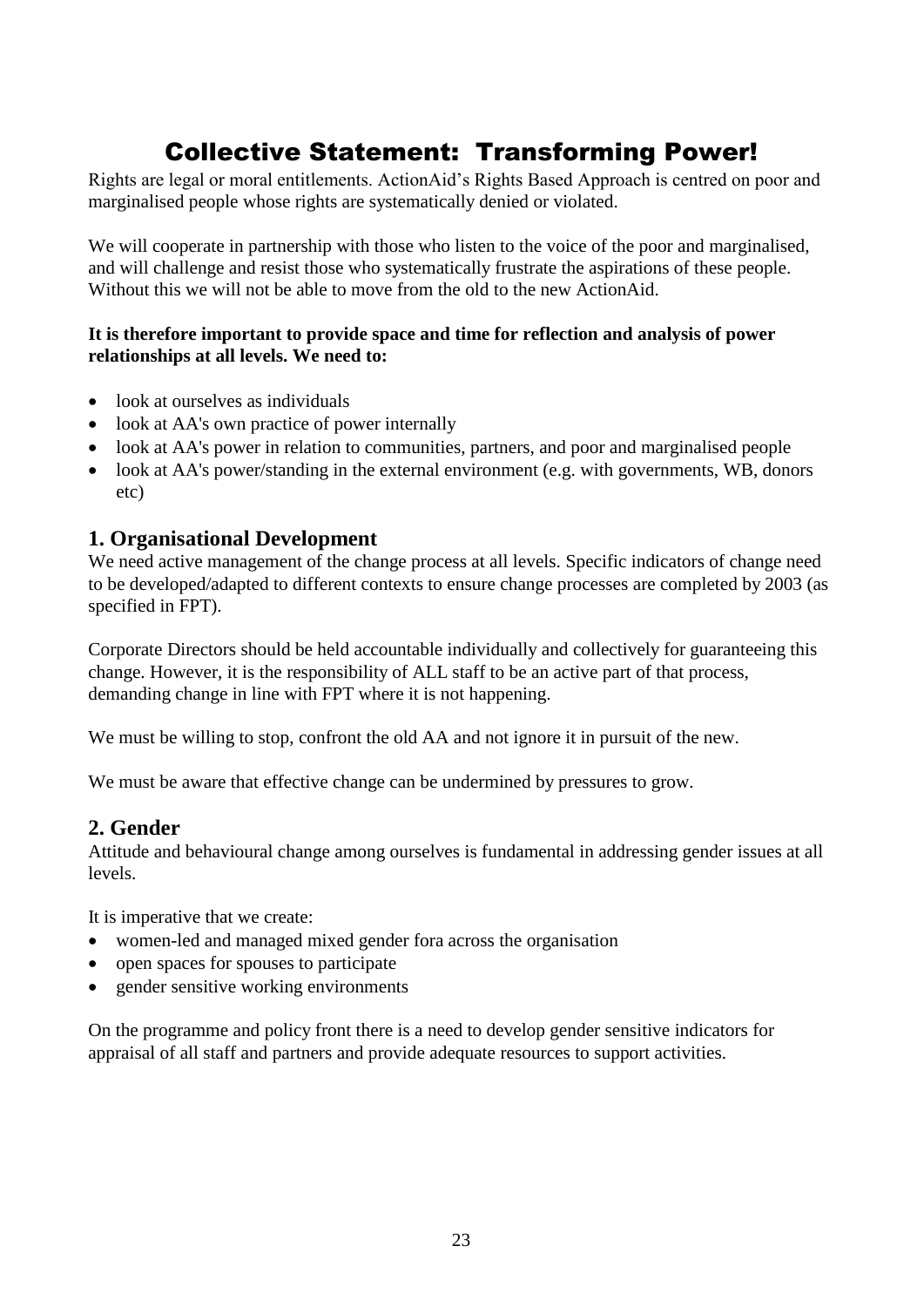#### **1. Partners**

We need to provide space for, encourage and support the emergence of, strong networks of partners (NGOs, CBOs, community groups and poor and marginalised) . These processes should aim to achieve:

- mutual accountability;
- empowerment for upward challenges between all levels and for the control over resources;
- a situation where poor and marginalised people, CBOs, NGOs, and partners are able to negotiate equally and fairly with ActionAid, with others and with each other.
- opportunities and space for the professional development of AA staff to ensure they have ongoing direct contact with poor and marginalised people.

#### **2. Human Resources**

We need to make efforts nationally and internationally to ensure that time, energy and resources are made available to have a clear, transparent and enabling set of policies, which can be put into *practice*. This should be the collective responsibility of the senior management team at all levels.

The system should emphasize:

- attitude and behaviours:
- a commitment to increase the proportion of minorities and marginalised people in staff composition;
- South-South exchange of staff members;
- staff development in relevant skills and capacities.

#### **3. Finance, Marketing And Sponsorship**

We must constructively engage with finance, marketing and sponsorship staff at all levels to ensure that their systems are coherent with ALPS.

Programme staff should take some responsibility for finance and strengthen their capacity accordingly.

#### **4. Horizontal Learning**

We should foster inter and intra integration of horizontal and vertical groups, aiming for synergy in the transition to the rights based approach. Every effort should be made to avoid working in a compartmentalised way.

We should avoid creating new power structures.

#### **5. Learning**

In addition to the documentation and sharing of 'best practices', we need to consciously promote critical sharing and reflection. We can often learn more from mistakes and from "worst practice". This self-critical process needs to be internalised by AA, partners, and poor and marginalised communities. There needs to be commitment of resources to enable more reflection and learning.

> **"Beware of over-confidence. The moment you think you 'have it', is when you lose it"**